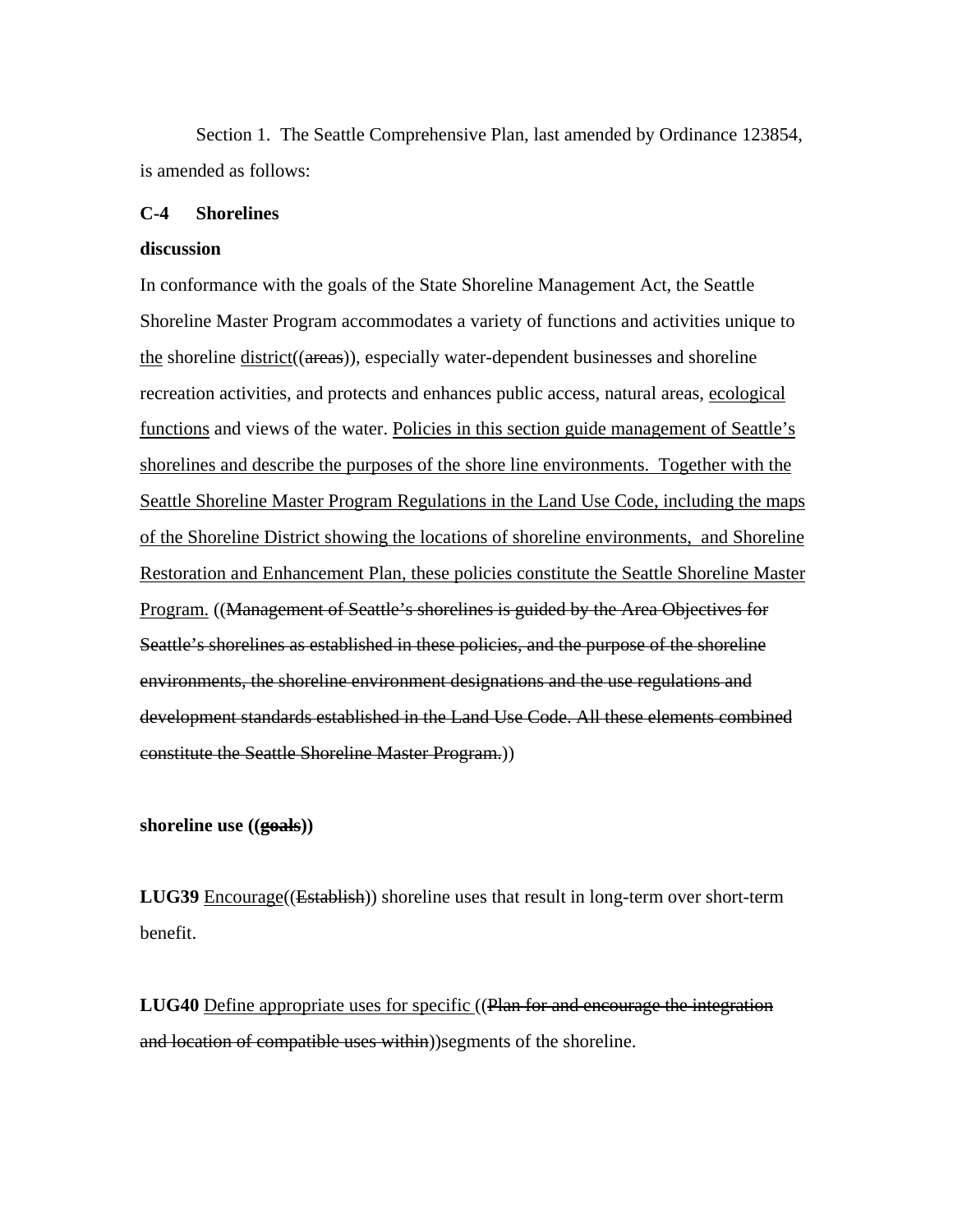**LUG41** Locate ((all non))uses that are not water dependent or water-related ((uses))on upland <u>lots</u> to optimize shoreline use and access.

**((LUG42** Provide a management system that will plan for and permit all reasonable and appropriate use through a system of priorities.))

**LUG42** Protect ecological function of those areas of shoreline that are biologically significant or that are geologically  $((43 \text{ dangerous or}))$  fragile $((, or \text{biologically})$ fragile)).

**LU**G**43** Restore and enhance ecological function through non-regulatory programs and policies.

**((shoreline use policies))** 

**LU231** ((Permit)) Allow only those uses, developments, and shoreline modifications((or conditions)) that retain options for future generations, unless identified benefits clearly outweigh the physical, social, environmental and  $((\theta \cdot \mathbf{r}))$ economic loss <u>over a 20-year planning horizon.</u> ((to future generations since competition between uses for shoreline does not generally occur at one moment, but over a period of time. Water dependent uses generally shall have priority.)) Use  $p(P)$ ) reference will be given in the following order:

1. On waterfront lots:

 $((1))$ a. Uses that  $((**Protection and**))$  protect or restore and enhance $((**ment**$  $\Theta$ ) natural areas (( $\Theta$  systems:))and ecological processes and functions, particularly those areas or systems identified as containing or having unique geological, ecological or biological significance.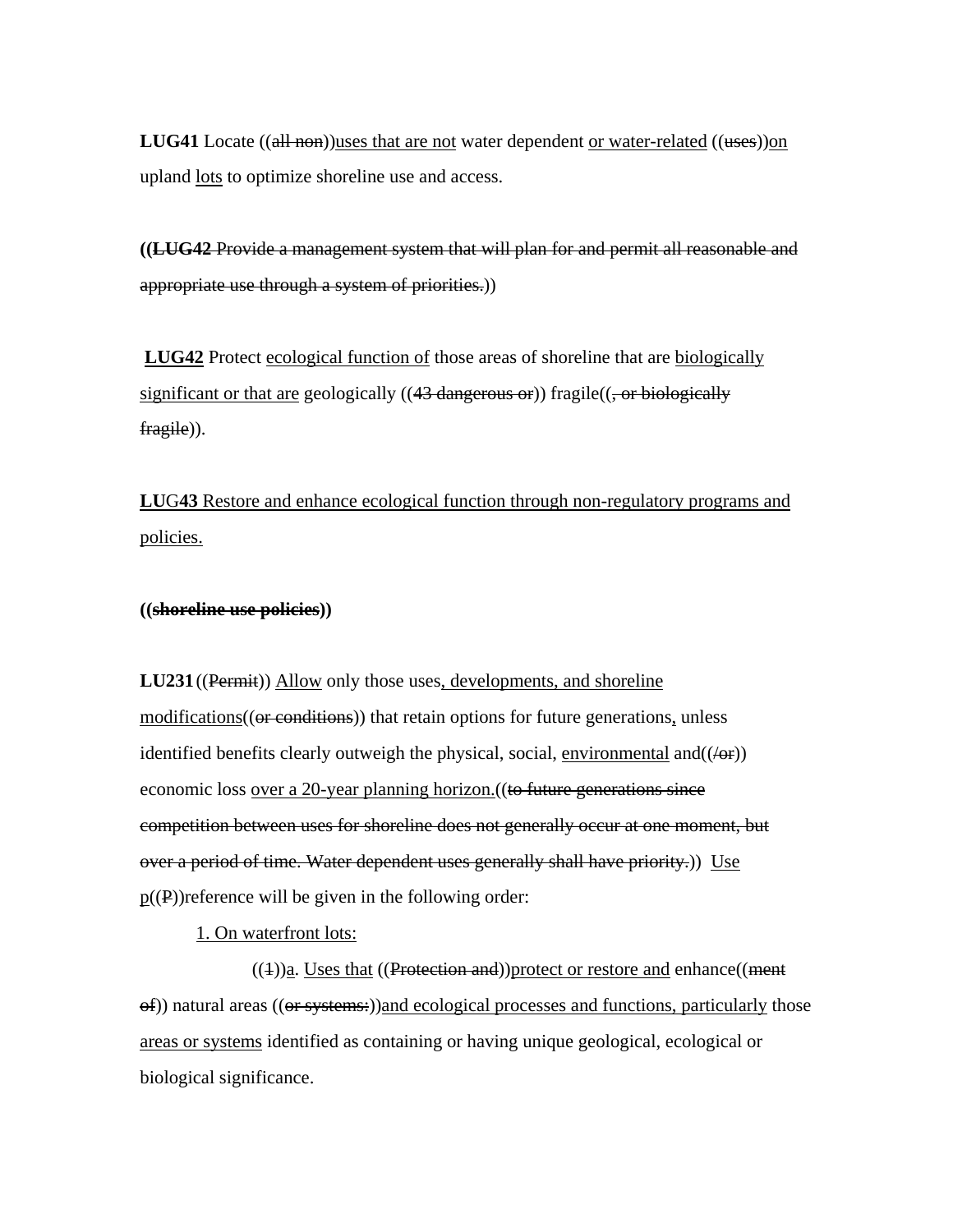((2))**b.** Water-dependent uses((:))  $-($  (all)) <u>are</u> uses that cannot exist in  $((a\rightarrow a)\rightarrow b)$  other than a waterfront location and  $((a\rightarrow b)\text{is}$  dependent on the water by reason of the intrinsic nature of ((their))its operations. ((However, because of their historic role and legal recognition by the City, floating home moorage are designated as a water dependent use. Such designation does not imply support for increase of floating home moorage. The intent of this policy is to recognize the existing floating home community in Lake Union and Portage Bay, while protecting natural areas, preserving public access to the shoreline, and preventing the displacement of water-dependent commercial and manufacturing uses by floating homes. Areas with substantial concentrations of existing floating homes shall be given a designation that preserves residential uses.

3. Non-water dependent uses: those uses that do not need a waterfront location to operate.))

c."Water-related use" means a use or portion of a use not intrinsically dependent on a waterfront location but whose economic viability is dependent upon a location in the shoreline district because:

1) The use has a functional requirement for a waterfront location, such as the arrival or shipment materials by water (less than 50 percent of their product arrives by vessel), or the need for large quantities of water in the use; or

2) The storage of material that is transported by a vessel and is either loaded or off-loaded in the Shoreline District: or

3) The use provides a necessary service supportive of waterdependent uses and the proximity of the use to its customers makes its services less expensive and/or more convenient.

d. Water-enjoyment uses - those uses that facilitate public access to the shoreline as a primary characteristic of the use; or a use that provides for recreational use or aesthetic enjoyment of the shoreline for a substantial number of people as a general characteristic of the use and which, through location, design, and operation, ensures the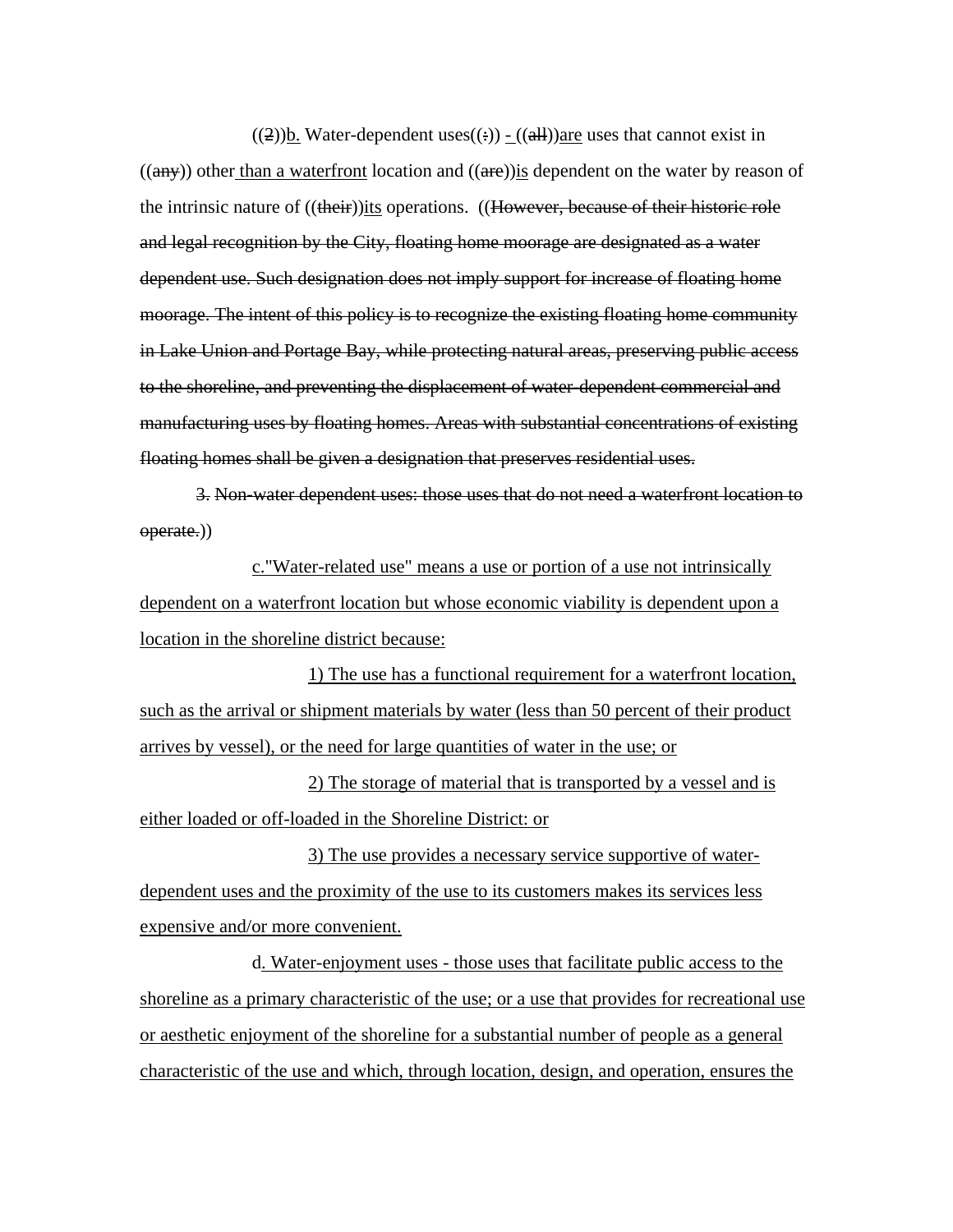public's ability to enjoy the physical and aesthetic qualities of the shoreline. In order to qualify as a water-enjoyment use, the use must be open to the general public, and the shoreline-oriented space within the project must be devoted to the specific aspects of the use that fosters shoreline enjoyment.

e. Floating home uses existing as of January 2011, which are considered conforming preferred uses because of their historic role and legal recognition by the City. The intent of this policy is to recognize the existing floating home community in Lake Union and Portage Bay, while protecting natural areas, preserving public access to the shoreline, and preventing the displacement of water-dependent commercial and manufacturing uses by new floating homes. Applicable development and shoreline master program regulations may only impose reasonable conditions and mitigation that will not effectively preclude maintenance, repair, replacement, and remodeling of existing floating homes and floating home moorages by rendering these actions impracticable.

f. Single family residential uses are preferred uses where they are appropriately located and can be developed without significant impact to ecological functions or displacement of water-dependent uses.

g. Uses that are not water-dependent with regulated public access or with ecological restoration and enhancement.

h. Uses that are not water-dependent, water-related or water-enjoyment as defined above, without regulated public access or ecological restoration and enhancement.

2. On upland lots: Preferred uses are those that complement uses on adjacent waterfront lots.

3. The preference for protection of the ecological conditions of the shoreline shall be accomplished by prohibiting uses that would negatively impact natural areas,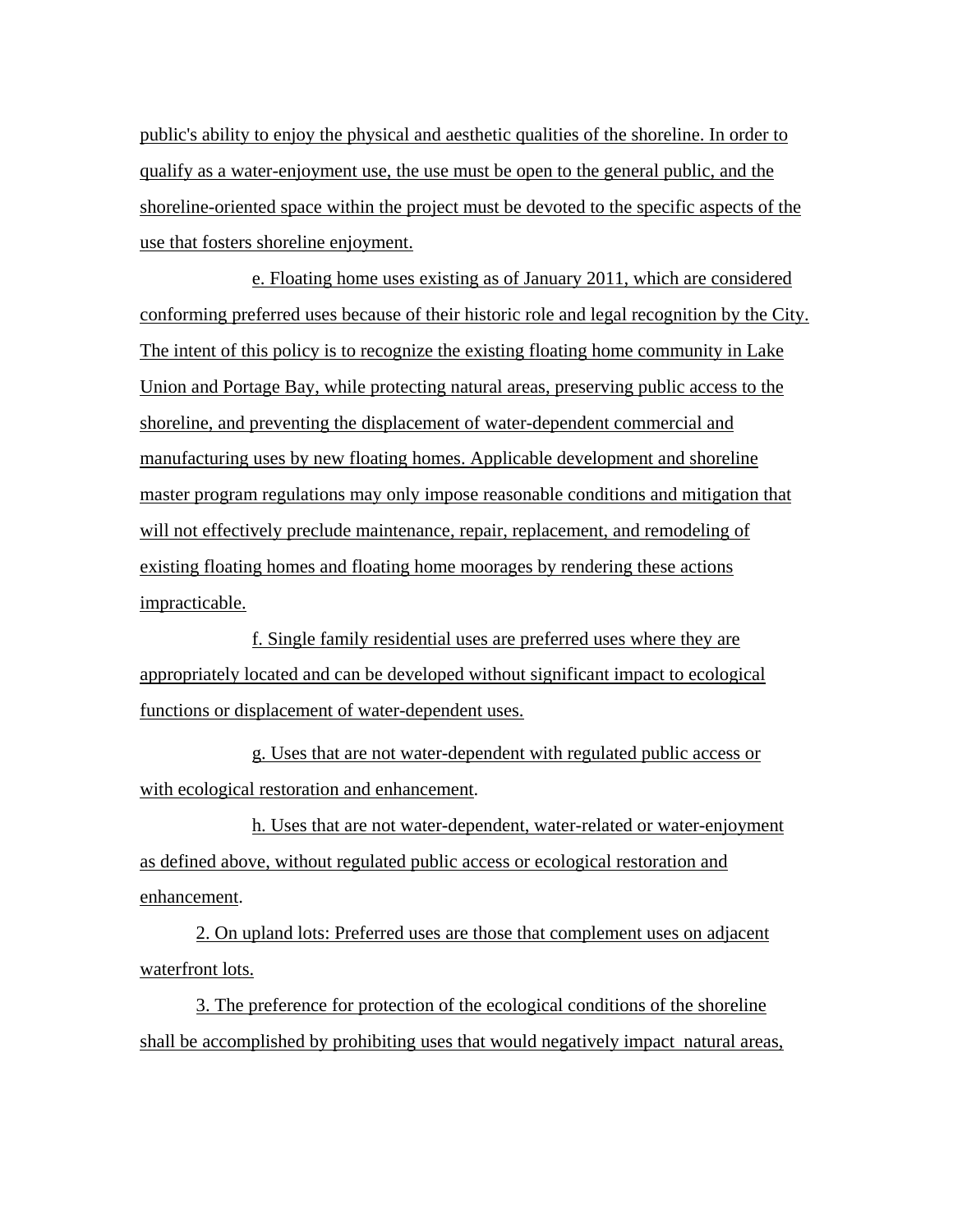by providing mitigation for negative impacts caused by the use and by providing restoration and enhancement of natural areas where they are degraded.

4. Preferred uses will vary according to the purpose of the shoreline environment.

a. Where the purpose of the environment is to encourage waterdependent and water-related uses, these uses shall be preferred by prohibiting and/or restricting the number of uses that are not water-dependent or water-related allowed on waterfront lots.

b. Where the purpose of the environment is to provide public access, these uses shall be preferred by preferred by allowing uses that provide public access.

c. Where the purpose of the environment is to protect ecological processes and functions, protection of ecological processes and functions shall be preferred by permitting uses that achieve this purpose.

**LU232** ((Define in))In the Land Use Code, identify ((all))appropriate shoreline uses $((,))$  and related standards, and provide site development ((performance))standards and other appropriate criteria indicating minimal acceptable standards to be achieved. ((Uses shall be preferred in the following order:

1. On waterfront lots:

a. Protection and Enhancement. Uses that provide for protection and enhancement of natural areas or systems.

b. Water-dependent uses. Uses that are dependent on the water by the intrinsic nature of their operation.

c. Water-related uses. Uses that are not intrinsically dependent on a waterfront location but whose operation cannot occur economically without use of the water adjacent to the site.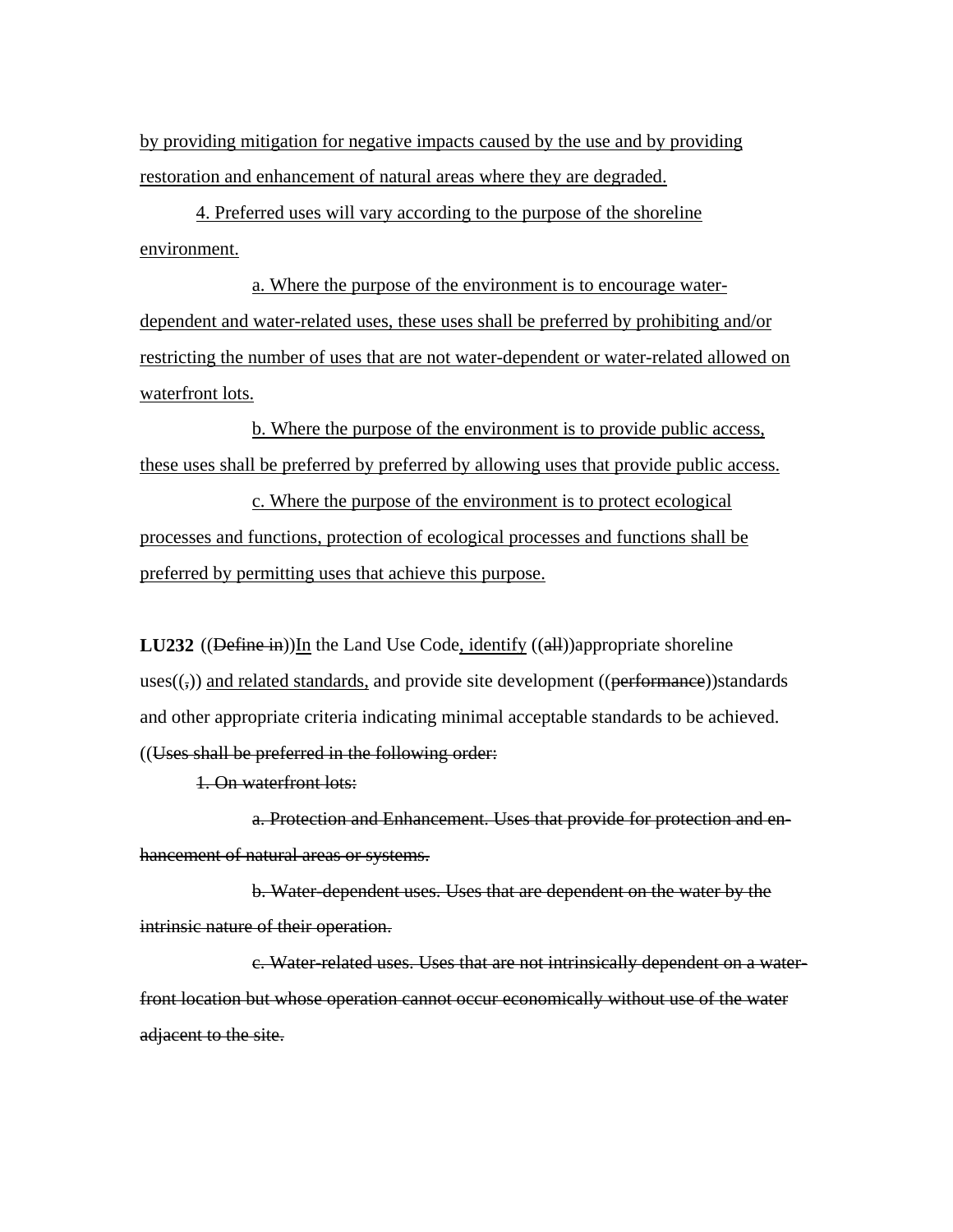d. Non-water-dependent uses with regulated public access. Uses that are neither water-dependent nor water-related because they do not use the water, although a waterfront location may increase their profitability. Such uses provide a public benefit because they provide an opportunity for substantial numbers of the people to enjoy the shorelines of the City.

e. Non water-dependent uses without regulated public access.

2. On upland lots: Preferred uses are those that complement uses on adjacent waterfront lots.

3. The preference for natural areas shall be accomplished by prohibiting uses that would disrupt natural areas or by providing enhancement of such areas where necessary.

4. Preferred uses will vary according to the purpose of the environment:

a. If the purpose of the environment is to encourage water-dependent and water-related uses, these uses shall be preferred by prohibiting and/or restricting non water-dependent uses on waterfront lots.

b. If the purpose of the environment is to provide public access, providing public access shall be preferred by permitting non water-dependent uses and requiring public access.

5. The determination that a shoreline area is suitable for a particular waterdependent use shall be made by comparing the area's physical characteristics and existing land use patterns to the rezone requirements of water-dependent uses.

**LU233** Identify those areas of shorelines that are geologically or biologically dangerous or fragile and regulate development to prevent damage to property or organisms and the general public.

**LU234** Encourage the development of support industries and services on upland lots by permitting a wider range of uses and more flexible development standards than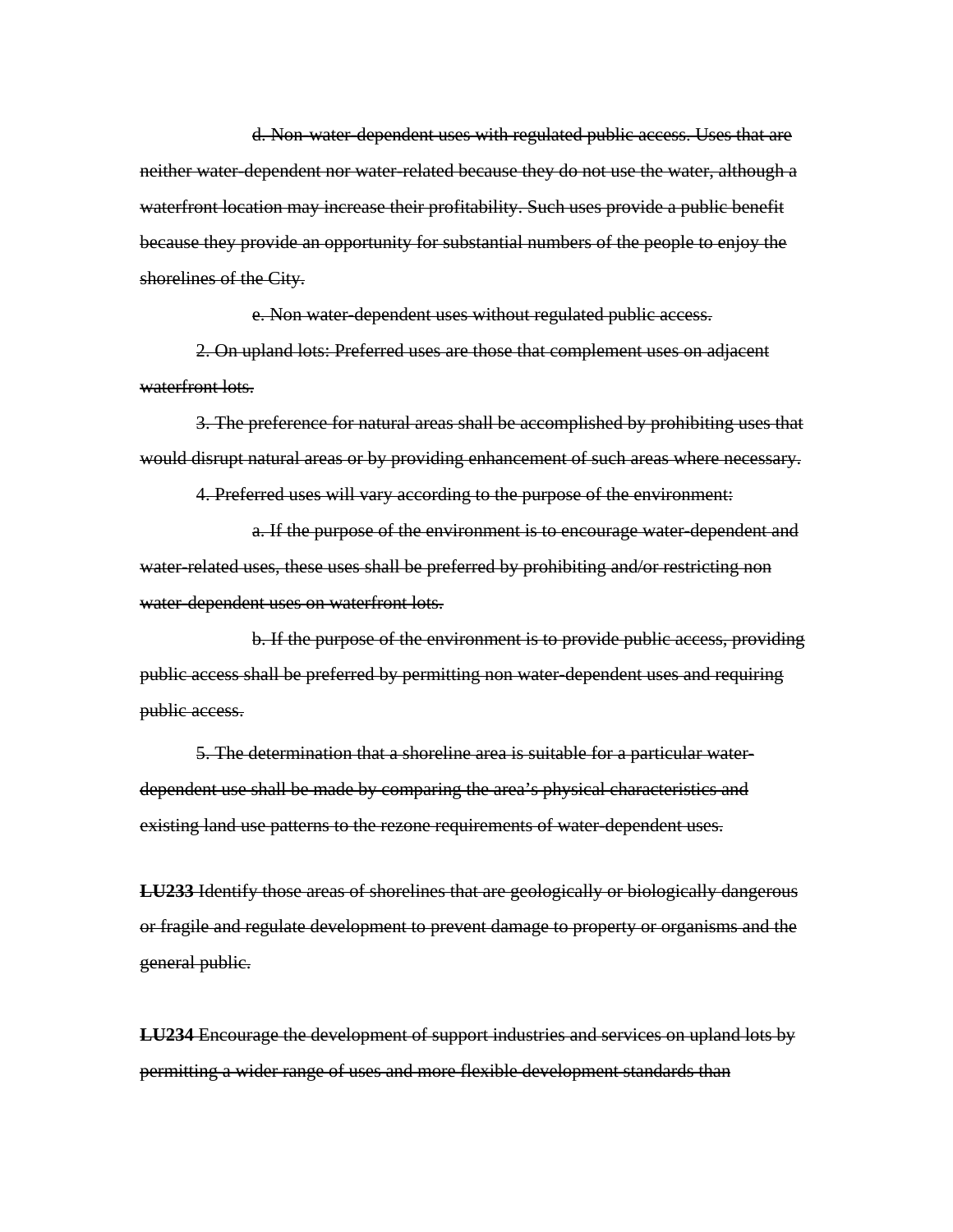waterfront lots, and avoiding potential incompatibility with water-dependent uses on waterfront lots.)

**LU235** Allow live-aboards on vessels in moorage areas and provide standards that mitigate the impacts of live-aboard uses on the shoreline environment.

**LU**236 Allow a wider range of uses on upland lots than on waterfront lots in order to support water-dependent and water-related uses on waterfront lots, while avoiding potential incompatibility with those uses.

**shoreline access ((goals))** 

**LUG44** Maximize ((Provide for the optimum amount of))public access — both physical and visual — to the Seattle's shorelines. $((\neg f \text{ Seattle.}))$ 

**LUG45** Preserve and enhance views of the shoreline and water from upland areas, where

appropriate.

### **((shoreline access policies))**

**LU237** ((235 Increase))Enable opportunities for substantial numbers of people to enjoy the shorelines $((,))$  by requiring access to public property located on the water and by ((permitting non)) allowing uses that are not water-dependent to locate on waterfront  $lots$  ((uses))when those uses provide((ing)) additional public access to the shoreline and</u> are located in waterfront areas less suited for water-dependent uses. ((, and by requiring public access on public property)).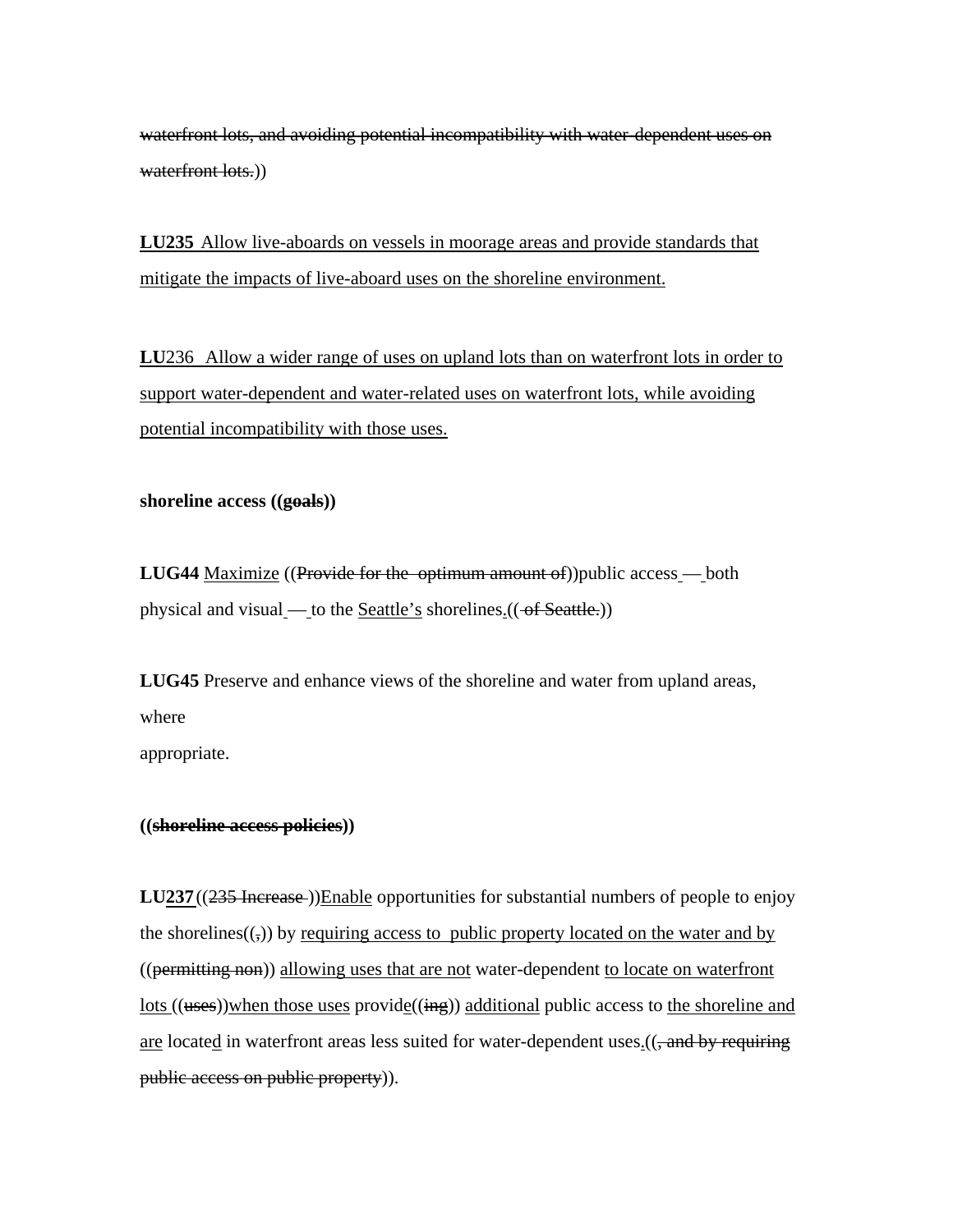**LU238**((236)) Promote public enjoyment of the shorelines through public access standards that((by requiring))require improvements ((that are))to be safe, well designed, and (( $\theta$ ffer)) with adequate access to the water.

((**LU237** Except for single-family residences, maintain standards and criteria for public access and private use of publicly owned or controlled shorelines to achieve the following:

1. Provide linkages between shoreline public facilities via trails, paths, etc., to connect with terminal boating and other recreational facilities.

2. Indicate by use of signs and graphics all publicly owned or controlled shoreline.

3. If appropriate, offer bonuses for the provision of public access in private property.

4. Require public agencies such as the City, Port of Seattle, and King County Metro, etc., to provide public access opportunities at new shorelines facilities and encourage these agencies to provide similar opportunities in existing facilities.

5. Provide standards and criteria for view and visual access from upland and shoreline areas.

6. Give priority to the operating requirements of the water-dependent and waterrelated uses over preservation of views in those environments where water-dependent uses are encouraged.

7. Limit off-premise signs and regulate other signs to enhance and protect views.

**LU238** Waterways in Lake Union and Portage Bay are for public navigation access and commerce and, in general, the City shall not request that the designation be removed from waterways. The City may request that waterways be vacated only when the city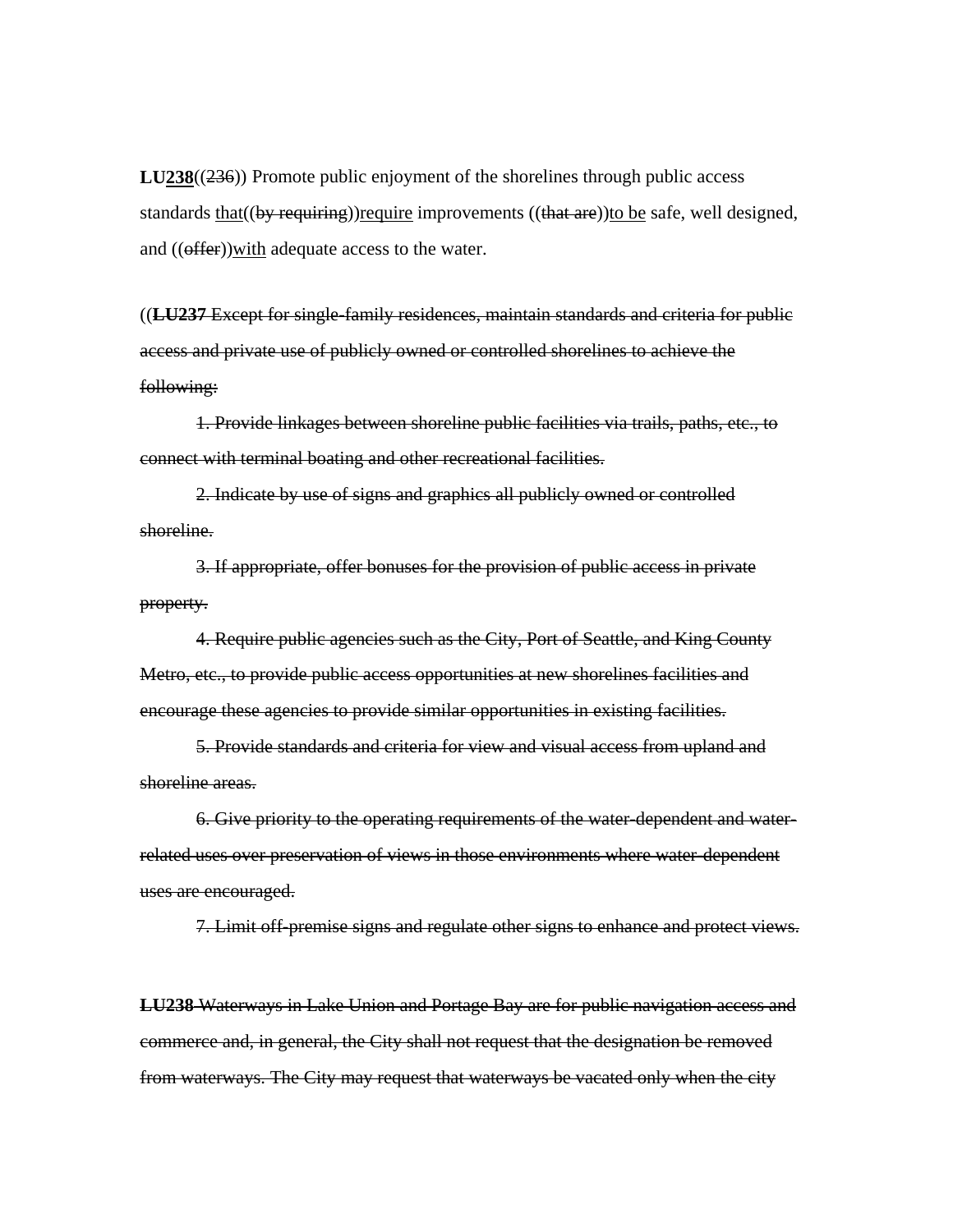reclaims the area as street right of way or for public park purposes. The City may request that the dry land portion of a waterway be redesignated for the additional purpose of providing permanent public access improvements.))

**LU239** Encourage adopt-a-beach and other programs that promote voluntary maintenance of public access areas in the Shoreline District.

**LU240** Maintain standards and criteria for providing public access except for lots developed for single-family residences to achieve the following:

1. linkages between shoreline public facilities via trails, paths, etc., that connect boating and other recreational facilities.

2. visible signage at all publicly owned or controlled shoreline and all required public access on private property.

3. development of bonuses or incentives for the development of public access on private property, if appropriate.

4. provision of public access opportunities by public agencies such as the City, Port of Seattle, King County and the State at new shoreline facilities and encourage these agencies to provide similar opportunities in existing facilities.

5. view and visual access from upland and waterfront lots.

6. encouragement of priority for operating requirements of water-dependent uses over preservation of views in those environments where water-dependent uses.

7. protection and enhancement of views by limiting view blockage caused by off-premise signs and other signs.

**LU241** Waterways, which are public highway for watercraft providing access from land to water and from water to land platted by the Washington State Harbor Line Commission for the convenience of commerce and navigation, in Lake Union and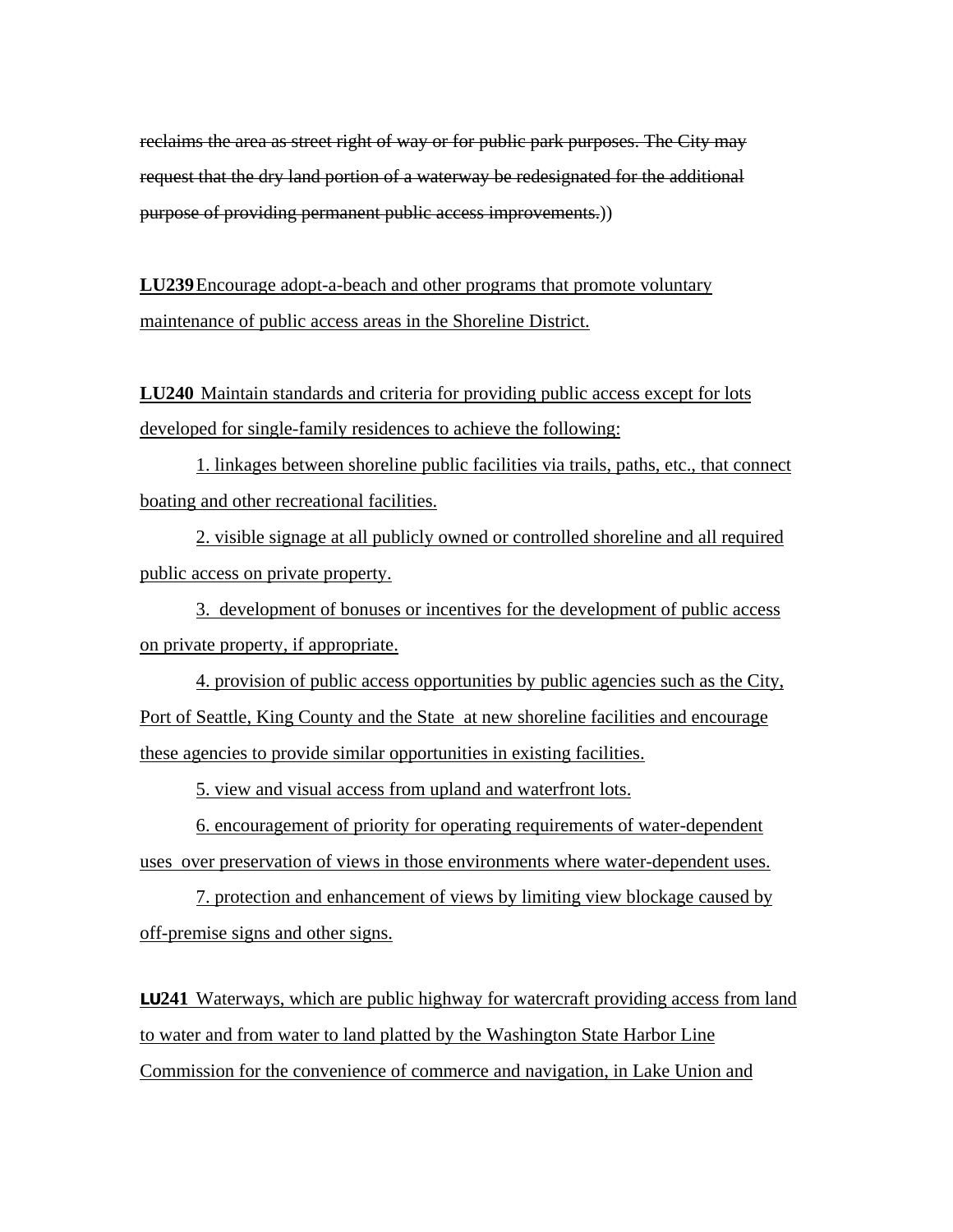Portage Bay are for public navigation access and commerce, and in general, the City shall not request that the designation be removed from waterways. Request that waterways be vacated only when the City reclaims the area as street right-of-way or for public park purposes. The City may request that the dry land portion of a waterway be redesignated for the additional purpose of providing permanent public access improvements.

**LU242** Shorelines street ends are a valuable resource for public use access and shoreline restoration. Design public or private use or development of street ends to enhance, rather than reduce, public access and to restore the ecological conditions of the shoreline.

transportation in the shoreline.

### **((transportation goals))**

**LUG46** Provide a transportation network that supports and enhances use of and access to the shorelines. ((Develop a transportation network that supports and enhances use of and access to the shorelines))

**LUG47** Relocate or demolish transportation facilities that are functionally or aesthetically disruptive to the shoreline, such as the aerial portion of the Alaskan Way Viaduct on the Central Waterfront between King Street and Union Street.

#### **((shoreline transportation policies))**

**LU243((**239)) Encourage the transport of materials and cargo in the Shoreline District via modes having the least environmental impact.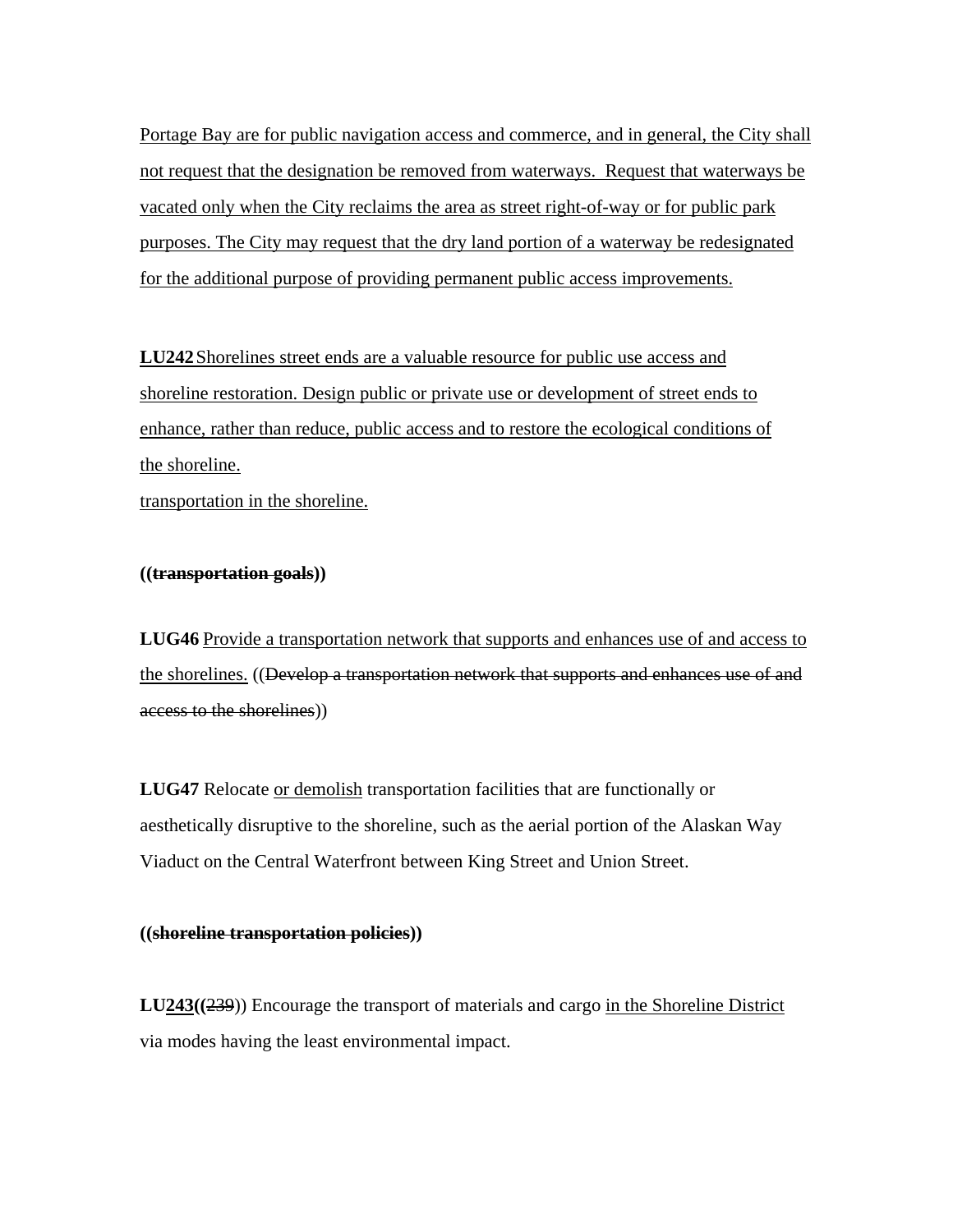((**LU240** Encourage the maintenance and future development of inter-modal commuter ferry services, complementary to other public transportation systems, from both intracity locations and regional activity centers.

#### **LU241**

1. Streets, highways, freeways and railroads should be located away from the shoreline in order to maximize the area of waterfront lots and minimize the area of upland lots. Streets, highways, freeways and railroads not needed for access to shoreline lots shall be discouraged in the Shoreline District. A replacement for the State Route 99 Viaduct (only for seawall reconstruction and either a tunnel with a surface roadway or a surface roadway) may be located in the Shoreline District because it represents a critical link in the transportation network.

2. To facilitate expeditious construction in an environmentally and fiscally responsible manner, standards for major state and regional transportation projects should be considered that will allow flexibility in construction staging, utility relocation, and construction-related mitigation and uses, provided that the projects result in no net loss of ecological function.

3. Prohibit aerial transportation structures over 35 feet high, such as bridges and viaducts, on the Central Waterfront in the Shoreline Environments between King Street and Union Street, except for aerial pedestrian walkways associated with Colman Dock, in order to facilitate the revitalization of downtown's waterfront, provide opportunities for public access to the Central Waterfront shoreline, and preserve views of Elliott Bay and the land forms beyond.

**LU242** The primary purpose of waterways in Lake Union and Portage Bay is to facilitate navigation and commerce by providing navigational access to adjacent properties, access to the land for the loading and unloading of watercraft, and temporary moorage. The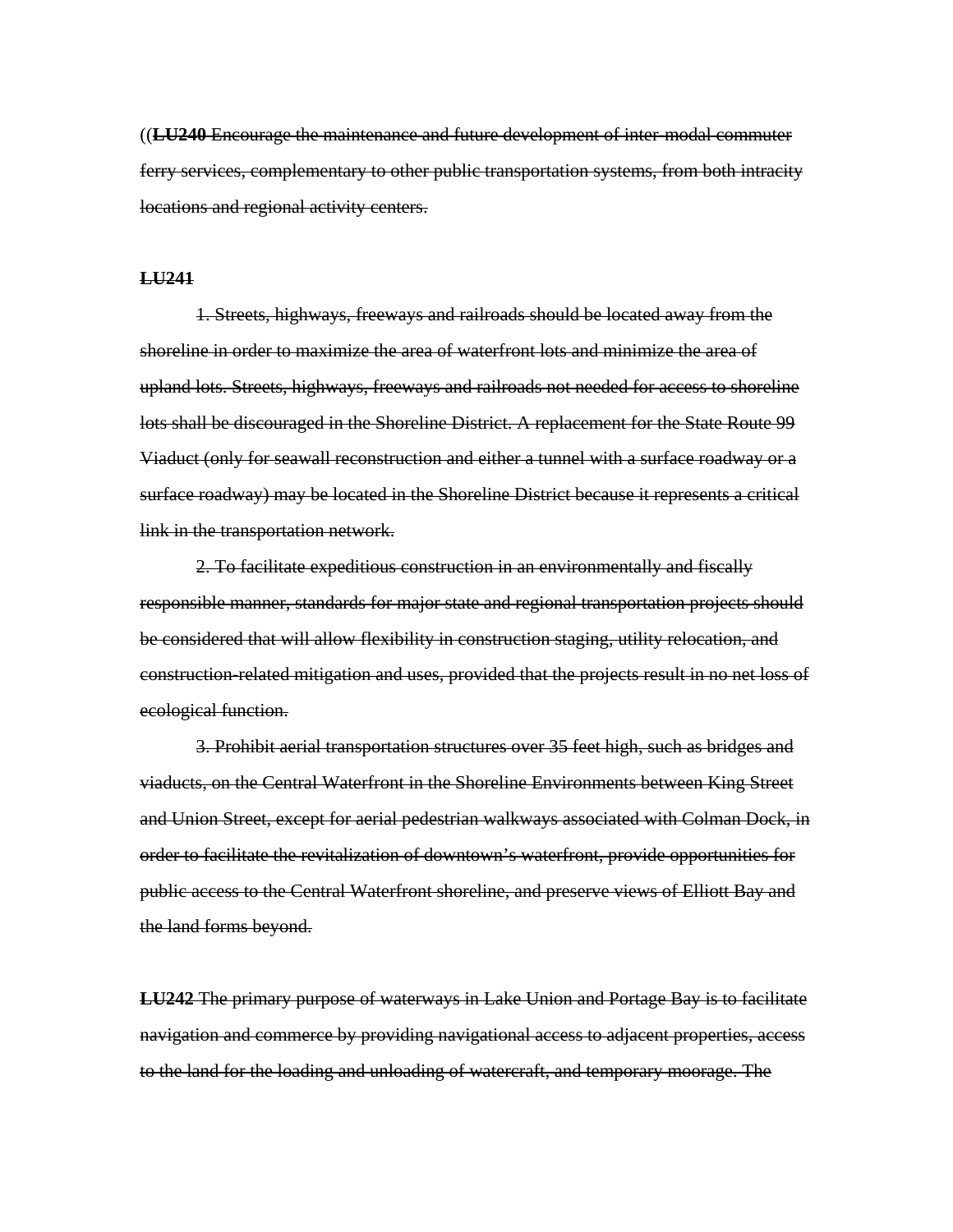importance of waterways in providing public access from dry land to the water is also recognized.

**LU243** Public access shall be the preferred use for recaptured rights-of-way. Public rights-of-way may be used or developed for uses other than public access, provided that such uses are determined by the City to be in the public interest, and that public access of substantial quality and at least comparable to the right-of-way is provided.

**LU244** Shorelines street ends are a valuable resource for public use and access. Public or private use or development of street ends shall be designed to enhance rather than reduce public access.

**LU245** Provide public transportation convenient to the shoreline.)

**LU244** Encourage large vessels (cruise ships and cargo container ships) to connect to dock side electrical facilities or use other energy alternatives while in port, to reduce engine idling and exhaust emissions.

**LU245** Discourage and reduce overtime, vehicle parking on waterfront lots in the Shoreline.

**LU246** Encourage the maintenance and future development of inter-modal commuter ferry services, to complement other public transportation systems, from both intra-city locations and elsewhere in the region.

**LU247** Provide public transportation convenient to the shoreline.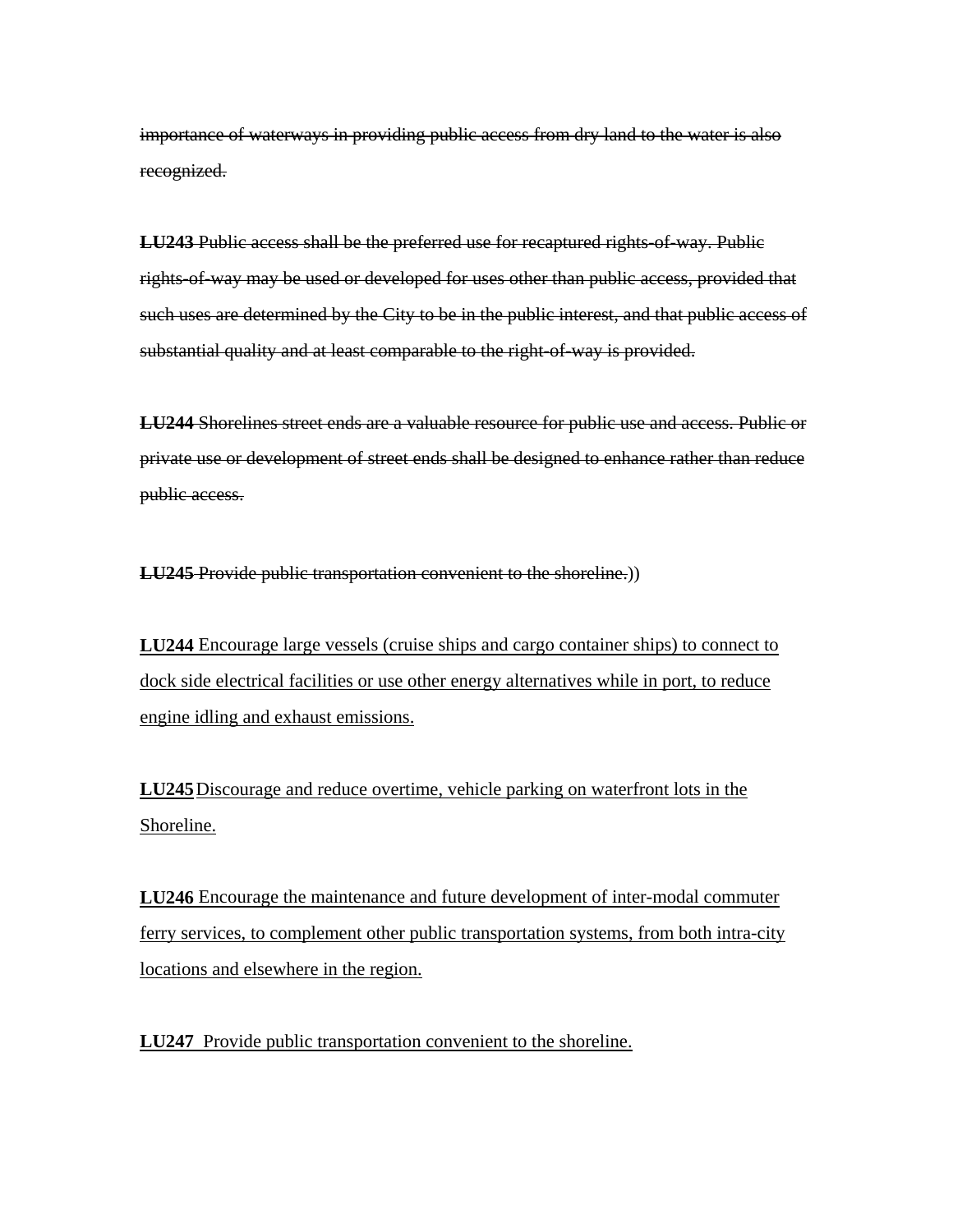### **LU248** .

 1. Locate streets, highways, freeways and railroads away from the shoreline in order to maximize the area of waterfront lots. Discourage streets, highways, freeways and railroads not needed for access to shoreline lots in the Shoreline District. A replacement for the State Route 99 Viaduct with a tunnel and/or a surface roadway may be located in the Shoreline District because it represents a critical link in the transportation network.

2. To facilitate expeditious construction in an environmentally and fiscally responsible manner, standards for major state and regional transportation projects should be considered that will allow flexibility in construction staging, utility relocation, and construction-related mitigation and uses, provided that the projects result in no net loss of ecological function.

3. Prohibit aerial transportation structures over 35 feet high, such as bridges and viaducts, on the Central Waterfront in the Shoreline Environments between King Street and Union Street, except for aerial pedestrian walkways associated with Colman Dock, in order to facilitate the revitalization of downtown's waterfront, provide opportunities for public access to the Central Waterfront shoreline, and preserve views of Elliott Bay and the land forms beyond.

**LU249** The primary purpose of waterways in Lake Union and Portage Bay is to facilitate navigation and commerce by providing water-borne access to adjacent properties, access to the land for the loading and unloading of watercraft, and temporary moorage. Waterways are also important for providing public access from dry land to the water.

**LU250** Public access shall be the preferred use for vacated rights-of-way. Public rightsof-way may be used or developed for uses other than public access, provided that such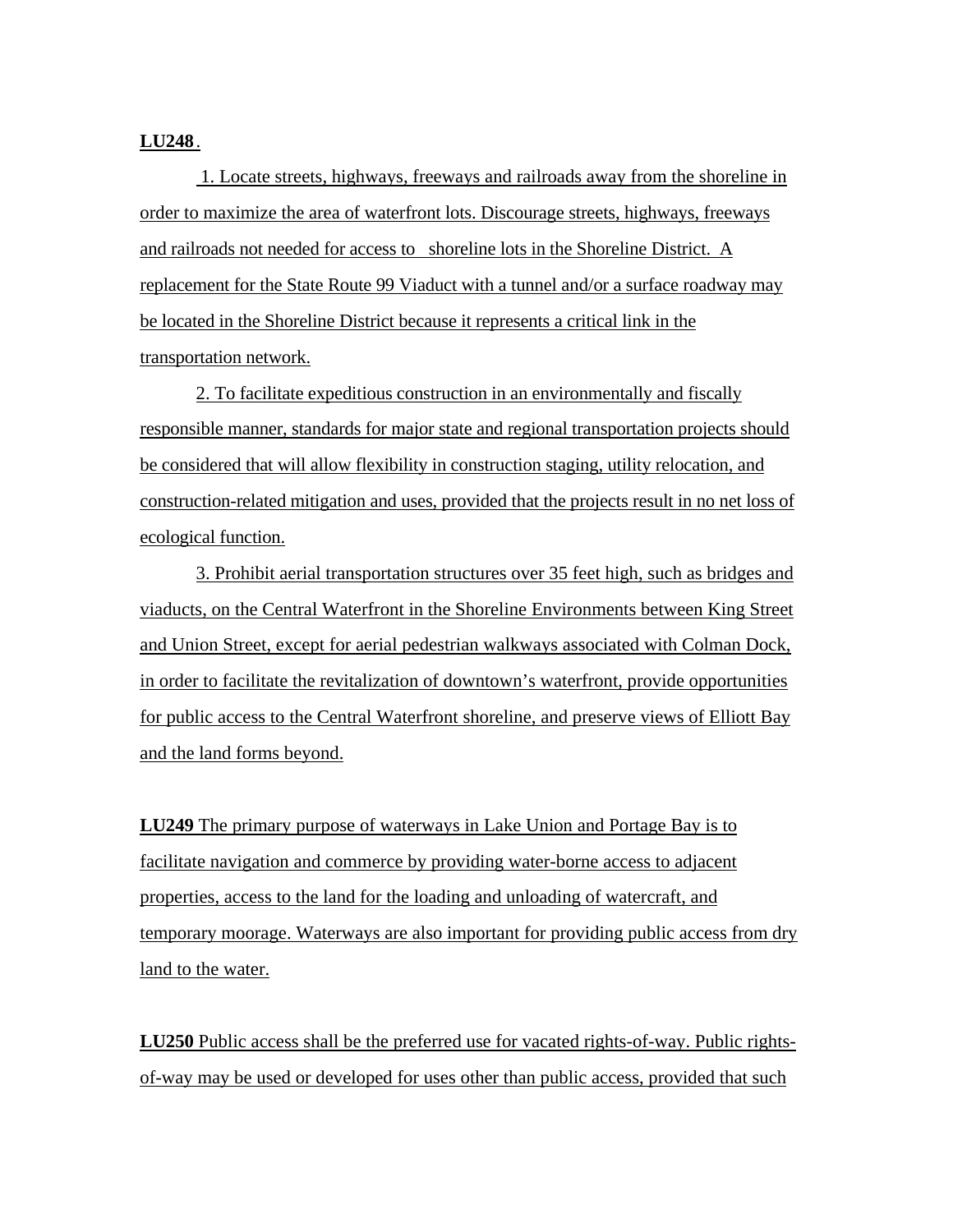uses are determined by the City to be in the public interest, and that public access of substantial quality and at least comparable to that available in the right-of-way is provided.

### **((conservation goals))shoreline protection and restoration**

**LUG48** Require that no net loss of ecological functions occur as a result of uses, development, shoreline modifications, maintenance activities or expansion of existing uses, development or shoreline modifications.((Preserve, protect and restore areas such as those necessary for the support of wild and aquatic life or those identified as having geological or biological significance.))

**LU**G**49** Identify those areas of shorelines that are geologically or biologically unstable, fragile or significant and regulate development to prevent damage to property, general public, aquatic and terrestrial species, and shoreline ecological functions. ((Hesure that all future uses will preserve and protect environmental systems, including wild and aquatic  $\overline{\text{life.}}$ )

**LUG50** Preserve, protect and restore areas necessary for the support of terrestrial and aquatic life or those identified as having geological or biological significance. ((Insure continuing scientific study of Seattle shoreline ecosystems.))

**LUG51** Use scientific information to guide shoreline protection, enhancement and restoration activities.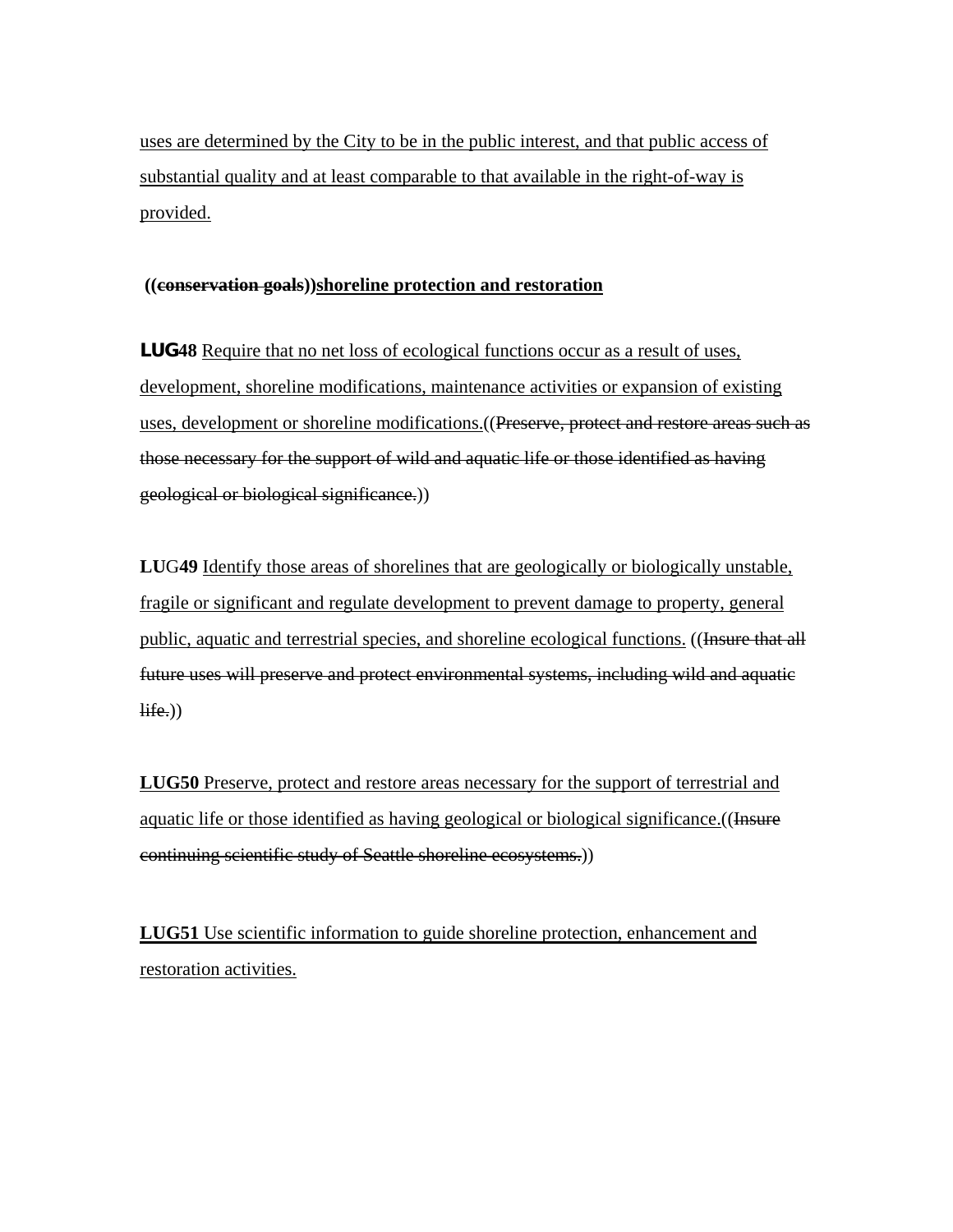**LUG52** Address and minimize the impacts of sea level rise on the shoreline environment with strategies that also protect shoreline ecological functions, allow water-dependent uses and provide public access.

**LUG53** Encourage the establishment of marine protected areas, where appropriate.

**LUG55** Restore lower Duwamish watershed habitat and marine ecology while sustaining a healthy and diverse working waterfront in this urban industrial environment.

**LUG56** Strengthen the vitality of a functioning ecosystem within Watershed Resource Inventory Areas (WRIA) 8 and 9 by integrating development projects into their surrounding environments, by supporting a diversity of habitats, and by strengthening connections between habitats throughout each watershed.

### **((conservation policies))**

((**LU246** Protect the natural environment through use and development standards governing shoreline activities including best management practices.

**LU247** Areas identified as special wildlife or fisheries habitat should be developed only if no reasonable alternative locations exist and then only if the project is designed to minimize and mitigate habitat damage.

**LU248** Require that all commercial, industrial or other high activity uses provide means for treating natural or artificial urban run-off to acceptable standards. Developments with industrial and commercial uses that use or process substances potentially harmful to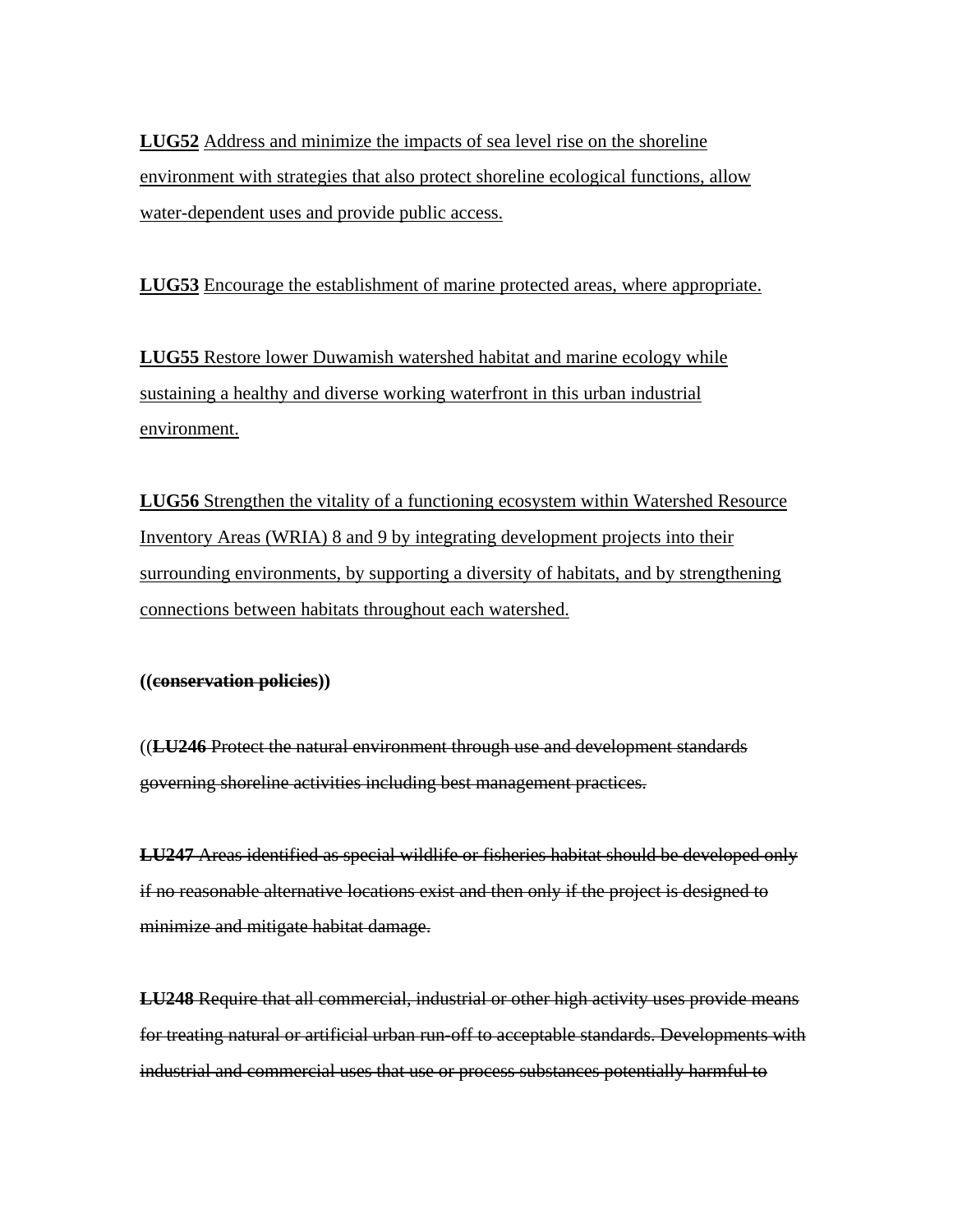public health and/or aquatic life shall provide means to prevent, to the extent possible, point and non-point discharge of the harmful substances.

**LU249** Dredging and disposal of dredge materials shall be conducted in a manner that minimizes short and long-term environmental damage.

**LU250** Permit landfill on submerged land that does not create dry land where necessary for a water-dependent or water-related use, for the replacement of the State Route 99 Viaduct (only for seawall reconstruction and either a tunnel with a surface roadway or a surface roadway), for the installation of a bridge or utility line, or for wildlife or fisheries habitat mitigation or enhancement. Permit landfill that creates dry land only where necessary for the operation of a water-dependent or water-related use, for the replacement of the State Route 99 Viaduct (only for seawall reconstruction and either a tunnel with a surface roadway or a surface roadway), to repair pocket erosion, or for wildlife habitat mitigation or enhancement. Large amounts of dry land may be created in Lake Union only if specifically approved by the Council for a public park purpose.

**LU251** Identify those areas that have potential for restoration to "natural" conditions, develop standards for the conditions in those areas, and provide incentives for achieving such standards.

**LU252** Support programs that inform the public about shoreline conservation practices, and identify methods by which public and private shoreline owners or community groups may encourage wild, aquatic and botanical life, and require such methods when appropriate.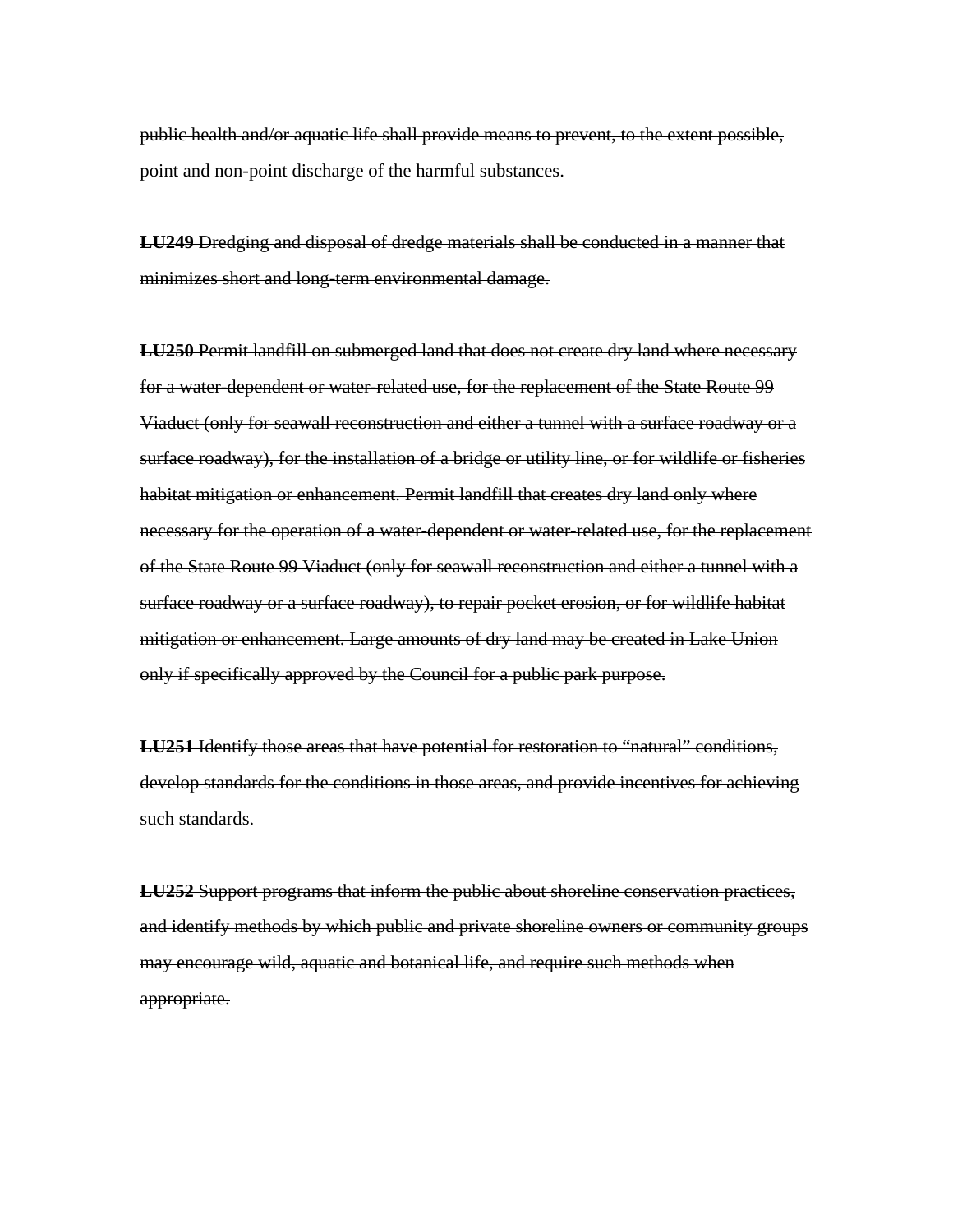**LU253** Support the study of the shoreline systems that will provide a continuously updated baseline against which to judge the impact of any action.))

**LU251** Use mitigation sequencing ) to meet no net loss of ecological functions. Mitigation sequencing refers to taking steps in this order: avoid, rectify, minimize and/or compensate for the loss to ecological functions.

**LU252** Protect the natural environment of the shoreline through development regulations that include a requirement to use best management practices to control impacts from construction and development activities.

**LU253** Regulate development on those areas of shorelines that are biologically significant or geologically fragile to prevent harm to property, organisms or the general public.

**LU254** Develop methods to measure both the impacts of development in the Shoreline District and the effects of mitigation so that no net loss of ecological function occurs through development projects.

**LU255** Monitor the benefits of mitigation techniques to determine which are best suited to meet the goal of no net loss of ecological function.

**LU256** Conserve existing shoreline vegetation and encourage new shoreline plantings with native plants, to protect habitat and other ecological functions, reduce the need for shoreline stabilization structures, and improve visual and aesthetic qualities of the shoreline.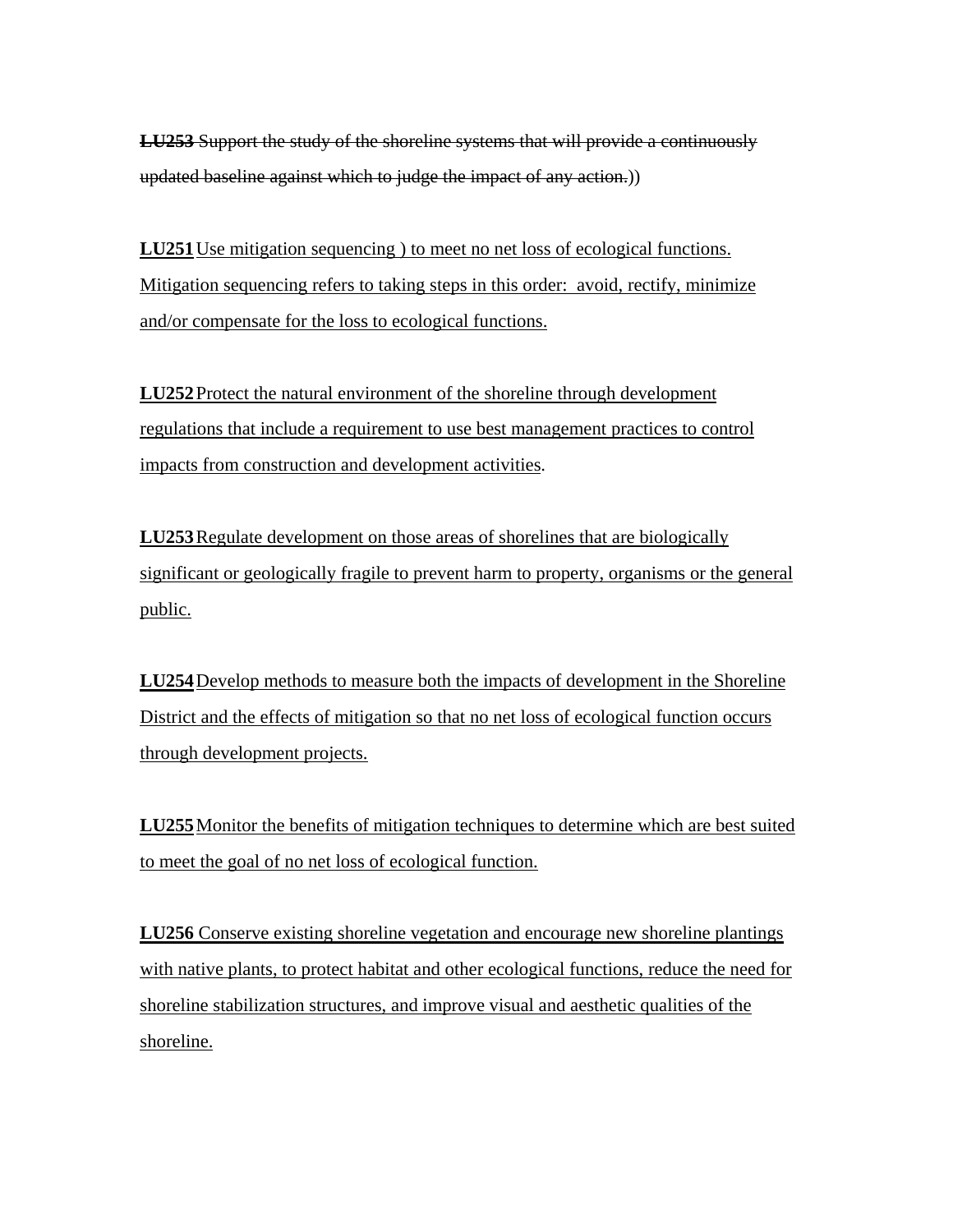**LU257** Avoid development in areas identified as special wildlife or priority saltwater or fresh water habitat unless no feasible alternative locations exist and the new development is designed to mitigate impacts.

**LU258** Protect environmentally critical areas as set out in the policies for environmentally critical areas and modified to reflect the special circumstances of such areas in the Shoreline District.

**LU259** Require that all commercial, industrial or other high intensity uses provide means for treating natural or artificial urban run-off to acceptable standards. Developments with industrial or commercial uses that use or process substances potentially harmful to public health and/or aquatic life shall provide means to prevent point and non-point discharge of those substances.

**LU260** Consider the Lower Duwamish Watershed Habitat Restoration Plan (Weiner, K.S and Clark, J.A. 1996); the Port of Seattle Lower Duwamish River Habitat Restoration Plan and the WRIA 8 Chinook Salmon Conservation Plan and implementation documents and WRIA 9 Salmon Habitat Plan and implementation documents when conducting planning, permitting, mitigation and restoration activities within the Duwamish/Green River and Cedar River watersheds.

**LU261** Allow dredging in the minimum amount necessary for water-dependent uses, environmental mitigation or enhancement, clean-up of contaminated materials, and installation of utilities and bridges.

**LU262** Allow fill on submerged land that does not create dry land only where necessary and in a manner that minimize short- and long-term environmental damage for the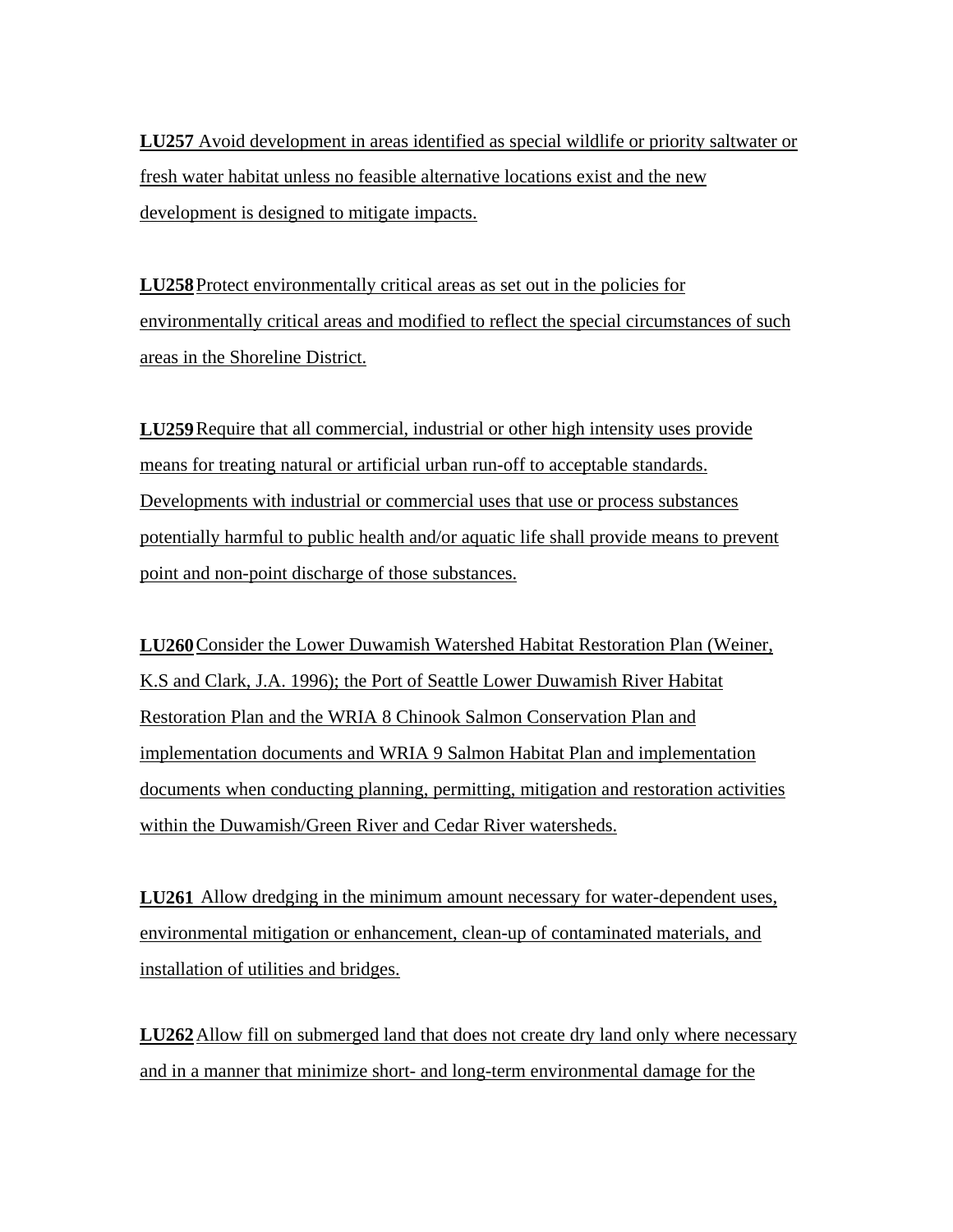operation of a water-dependent or water-related use, transportation projects of statewide significance, installation of a bridge or utility line, disposal of dredged material in accordance with the Dredged Material Management Program, beach nourishment or environmental mitigation or restoration and enhancement. Design projects to ensure no net loss of ecological function through mitigation sequencing.

**LU263** Permit landfill that creates dry land only where necessary for transportation projects of statewide significance, repair of pocket erosion for water dependent and water related uses, beach nourishment, or for environmental mitigation or restoration and enhancement. Construct fill projects in a manner that minimizes short and long-term environmental damage and design projects to ensure no net loss of ecological function through mitigation sequencing.

**LU264**Work with other government agencies and shoreline users to reduce the input of pollutants, restore contaminated areas, control disposal of dredge spoils, and to determine the appropriate mitigation for project impacts.

**LU265** Use a restoration plan to identify areas that have potential for shoreline habitat restoration. Identify restoration opportunities that will best achieve ecological improvement, describe the appropriate restoration activities for the conditions in those areas, and provide incentives for achieving restoration of the shorelines.

**LU266** Support programs that inform the public about shoreline conservation practices and identify methods by which public and private shoreline owners or community groups may encourage aquatic and terrestrial life, require such methods when appropriate, and provide incentives for such projects.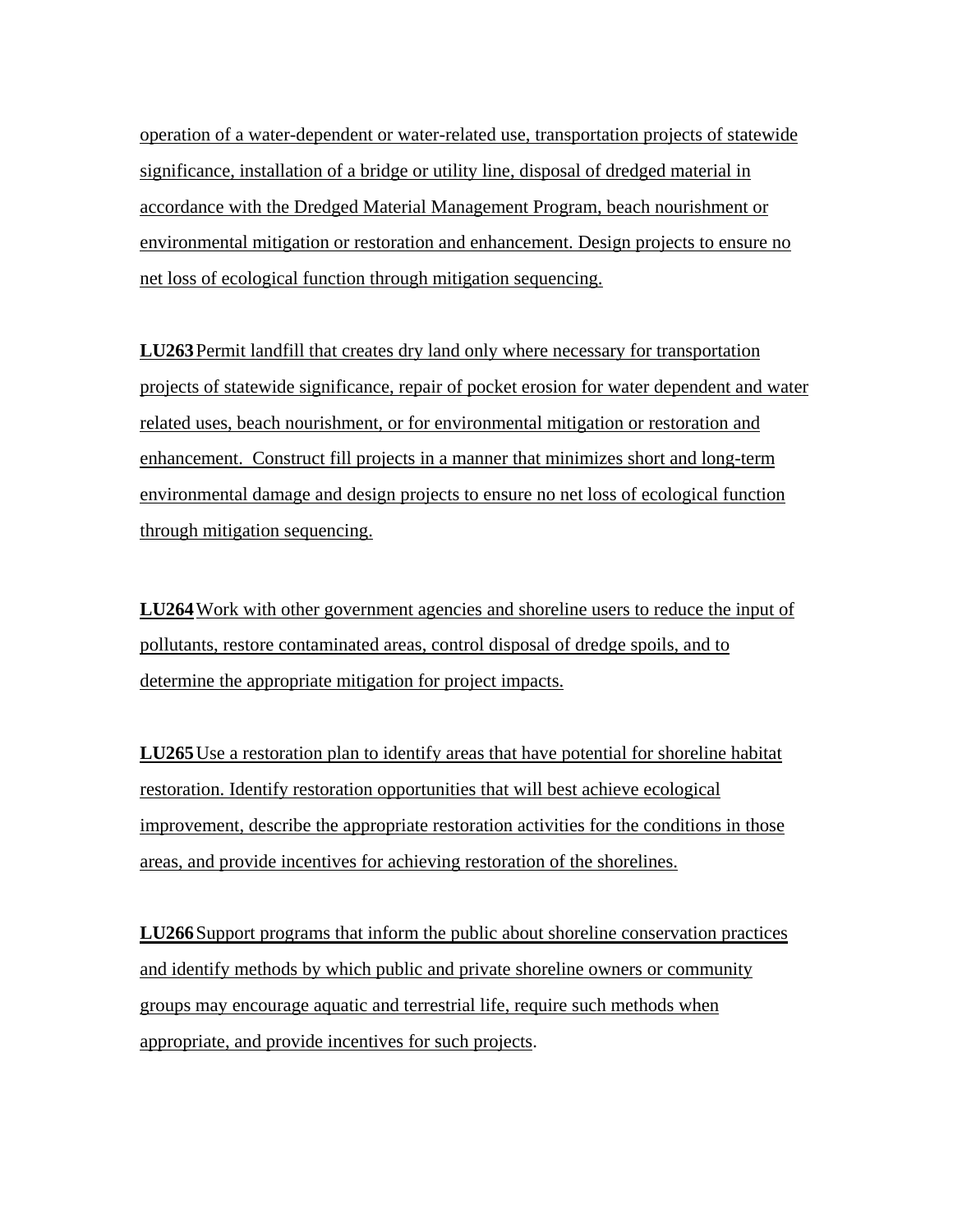**LU267** Support the scientific study of the shoreline ecosystems that will provide information to help update baseline condition information; to monitor the impact of any action; and to guide protection, restoration and enhancement activities to meet the no net loss requirements and implement the restoration plan.

**LU268** Where applicable, new or expanded development and maintenance shall include environmental cleanup and restoration of the shoreline to comply with any relevant state and federal law.

### **shoreline economic development ((goals))**

**LUG57((54))** Encourage economic activity and development ((of water-dependent uses))by supporting the retention and expansion of existing water-dependent and water-related businesses on waterfront lots. ((and planning for the creation of new developments in areas now dedicated to such use.

**LU**G**52** Allow a multi-use concept of development, provided that the major use is water-dependent and that it provides public access to the shoreline yet maintains the economic viability of the use.))

#### **((economic development policies))**

**LU269** ((254 Concentrate industrial and commercial shoreline uses by supporting))Support the retention and expansion of existing conforming waterdependent and water-related businesses, and ((planning for))anticipate the creation of new water-dependent and water-related development((s)) in areas now dedicated to such use.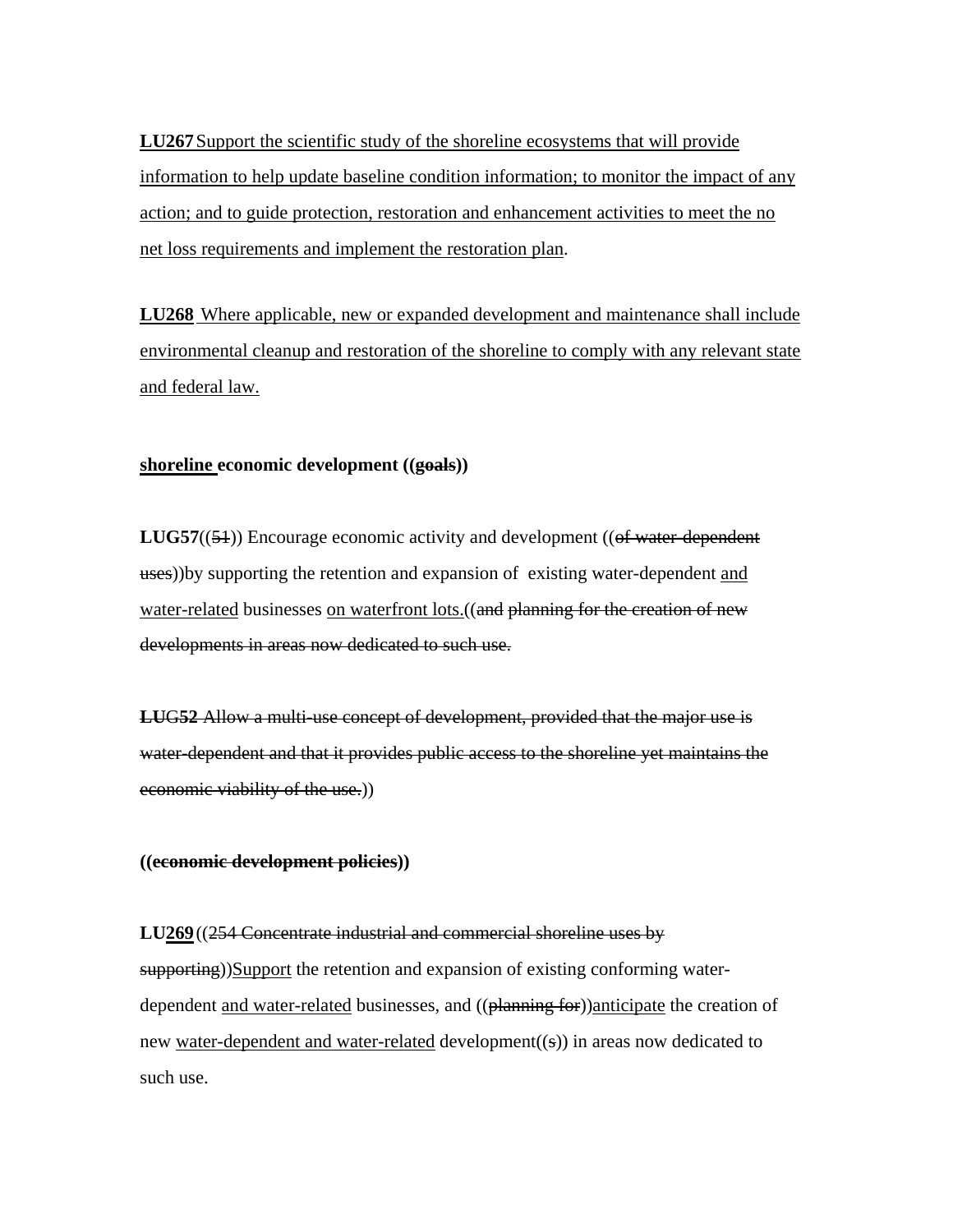**LU270**((255)) Identify and designate appropriate land adjacent to deep water for industrial and commercial uses that require such condition((, such as industry or commerce)).

**LU271**((256)) Provide regulatory and non-regulatory incentives for property owners to include

public amenities and ecological enhancement on private property.

LU272((((257 Citywide))Identify and designate appropriate land for water-dependent business and industrial uses as follows: ((objectives for different types of waterdependent businesses and industries:))

1. Cargo Handling Facilities:

a. Reserve space in deep water areas with adequate vessel maneuvering areas((backup space)) to permit the Port of Seattle and other marine industries to remain competitive with other ports.

b. Work with the Port of Seattle to develop a long-range port((harbor)) plan in order to provide predictability for property owners and private industry in the Duwamish and in Elliott Bay.

2. Tug & Barge Facilities**:** Retain Seattle's role as the Gateway to Alaska and ensure ample area is designated for uses that serve((maintain space for)) Puget Sound and Pacific trade.

3. Shipbuilding, Boat Building & Repairs: Encourage a critical mass of facilities in Seattle in order to meet the needs of the diverse fleets that visit or have a home port in Seattle, including fishing, transport, recreation and military vessels.

4. Moorage: Meet the long-term and transient needs of  $((\text{all of Seattle's}))$  ships and boats, including fishing, transport, recreation and military. ((Locate))Support long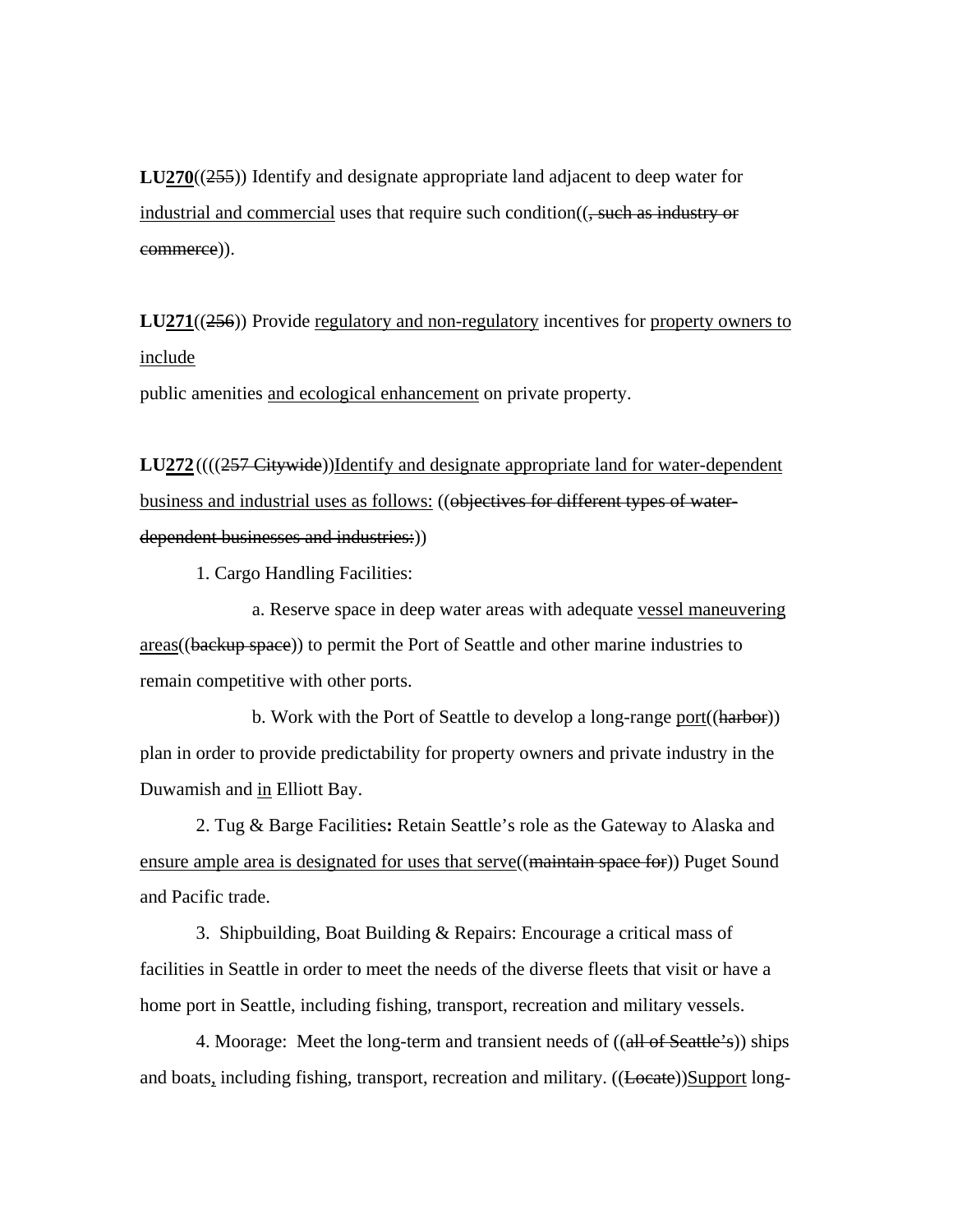term moorage in sheltered areas close to services, and short-term moorage in more open areas. Support the efficient use of Fishermen's Terminal, ((the))Shilshole Bay Marina and other public moorage facilities. ((Reduce the))Protect commercial and recreational moorage from displacement ((of commercial moorage by recreational moorage))by encouraging the full use of submerged lands for recreational moorage in areas less suited for commercial moorage and less sensitive to environmental degradation. Require large recreational marinas to provide some commercial transient moorage as part of their facilities.

5. Recreational Boating: Maintain diverse opportunities for recreational boaters to access the water.((Seattle's unofficial status as a "boating capital.")) Allow a variety of boating facilities, from launching ramps for small "car top" or 'hand-carried" boats to major marinas. Encourage recreational moorage by providing both long-term and short-term moorage at marinas and short-term moorage at cultural and recreational sites.((Provide long-term recreational moorage for residents and sufficient short-term moorage close to cultural and recreational centers for visitors.))

6. Passenger Terminals: Maintain and expand the opportunity for ((residents and visitors))convenient travel by ship to local and distant ports for residents and visitors. Encourage ((more))passenger-only ferries on the Central Waterfront.

7. Fishing Industry: Maintain a critical mass of support services including boat building and repair, moorage, fish processors, and supply houses to ((permit))allow Seattle fishermen to continue to service and have a home-port for their vessels in Seattle waters. Recognize the importance of the local fishing industry in supplying local markets and restaurants. Recognize the economic contribution of distant-water fisheries to Seattle's maritime and general economy.

**LU273** Allow multi-use developments including uses that are not water-dependent or water-related where the demand for water-dependent and water-related uses is less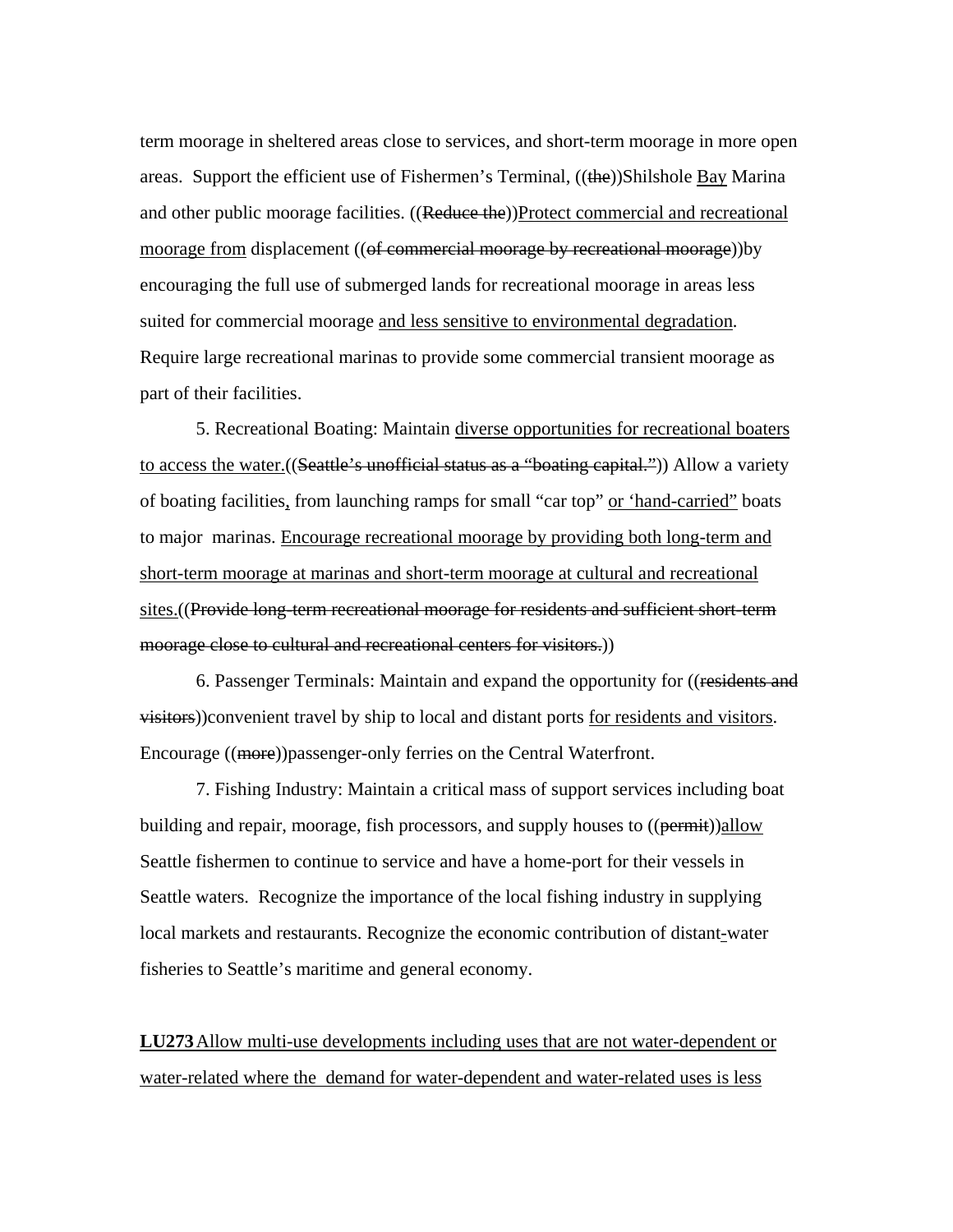than the land available or if the use that is not water-dependent is either limited in size, provides a benefit to existing water-dependent and water-related uses in the area or necessary for the viability of the water-dependent uses. Such multi-use development shall provide shoreline ecological restoration, which is preferred, and/or additional public access to the shoreline to achieve other Shoreline Master Program goals.

### **shoreline recreation ((goals))**

**LUG58**((53)) Manage and optimize publicly owned shorelines that are suitable for public recreation.

**LUG59**((54)) Increase shorelines dedicated to public recreation and open space.

**LUG60(** $(55)$ **) Identify, protect and reserve for public use and**  $((\n\angle \theta \cdot \mathbf{r}))$  **enjoyment** ((those))areas in the Shoreline District ((containing special shoreline qualities that eannot be easily duplicated))that provide a variety of public access activities and that connect to other public access sites so that public access is available throughout the City.

**LUG61** Allow increased opportunities for the public to enjoy water-dependent recreation, including boating, fishing, swimming, diving and enjoyment of views.

**((recreation policies))**

**((LU258** Allow for increased opportunity for the public to enjoy water-dependent recreation including boating, fishing, swimming, diving and enjoyment of views.))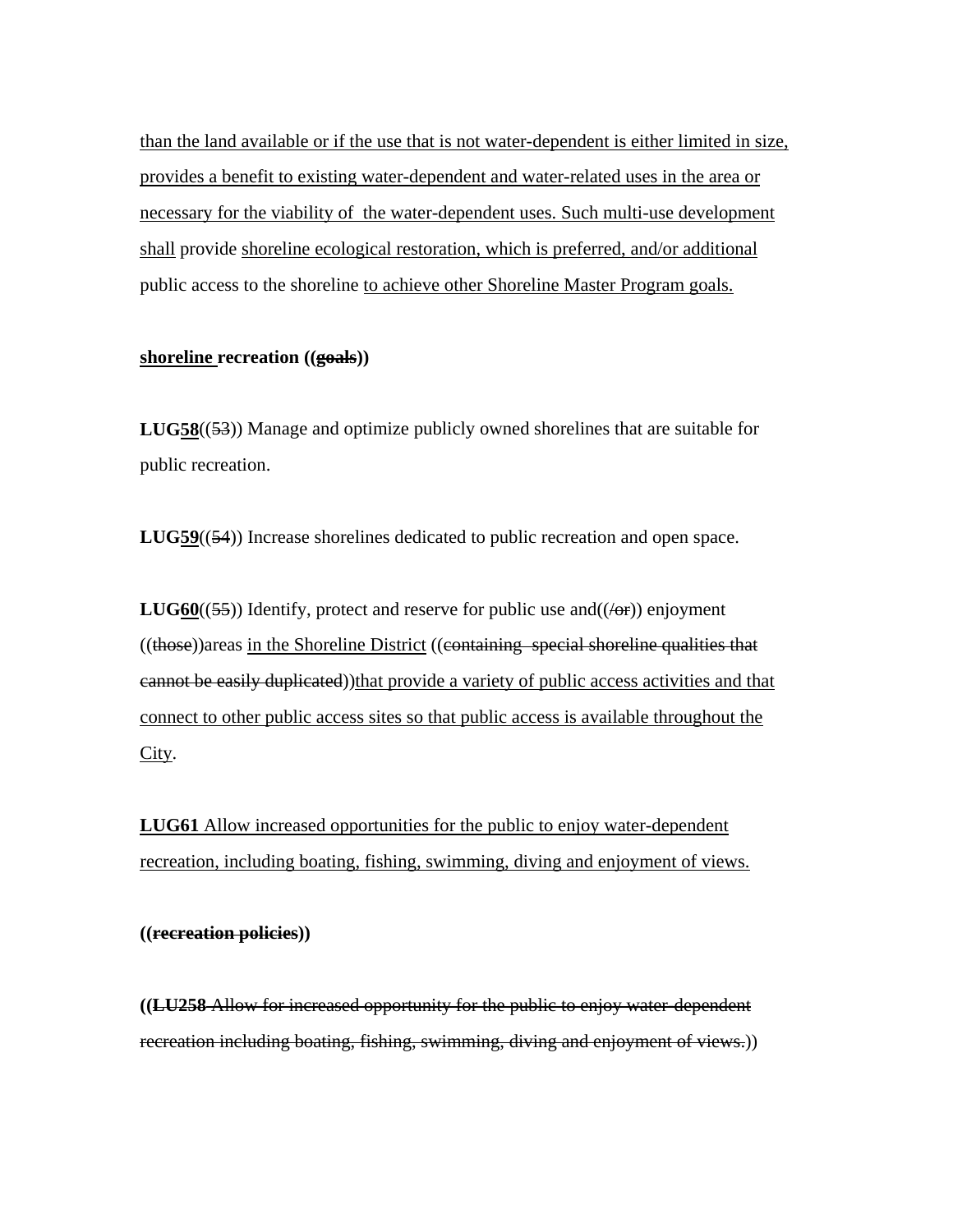**LU274** ((259)) Designate ((as suited))for water-dependent recreation areas  $((having))$  where there are natural beaches, large amounts of submerged land  $((for$  $\overline{m}{o}$  or sheltered water((s)) and ((the absence of))where there is minimal heavy ship traffic ((and incompatible)) or land suitable for heavy ((industry.)) industrial activity, while protecting ecological functions.

**LU275**((260)) Provide for recreational boating facilities including ((terminals,)) moorage and service facilities on publicly-owned land and encourage the provision of such facilities on private property $((, if the environmental impact is acceptable.))$  in appropriate areas that minimize environmental impacts.

**LU276** ((261)) Increase publicly-owned shorelines, giving priority to those areas of the city that lack recreational facilities.

**LU277** ((262)) Explore alternatives to ((means (other than)) acquisition(() to provide)) for providing public recreation at the shoreline and on the water.

**LU278**((263 Use))Identify submerged lands that could be used for underwater parks((when feasible)).

**shoreline archaeological and historic resources((history, culture, restoration & enhancement goals))** 

((**LUG56** Appropriately designate sites and areas of shoreline having historic or cultural significance.)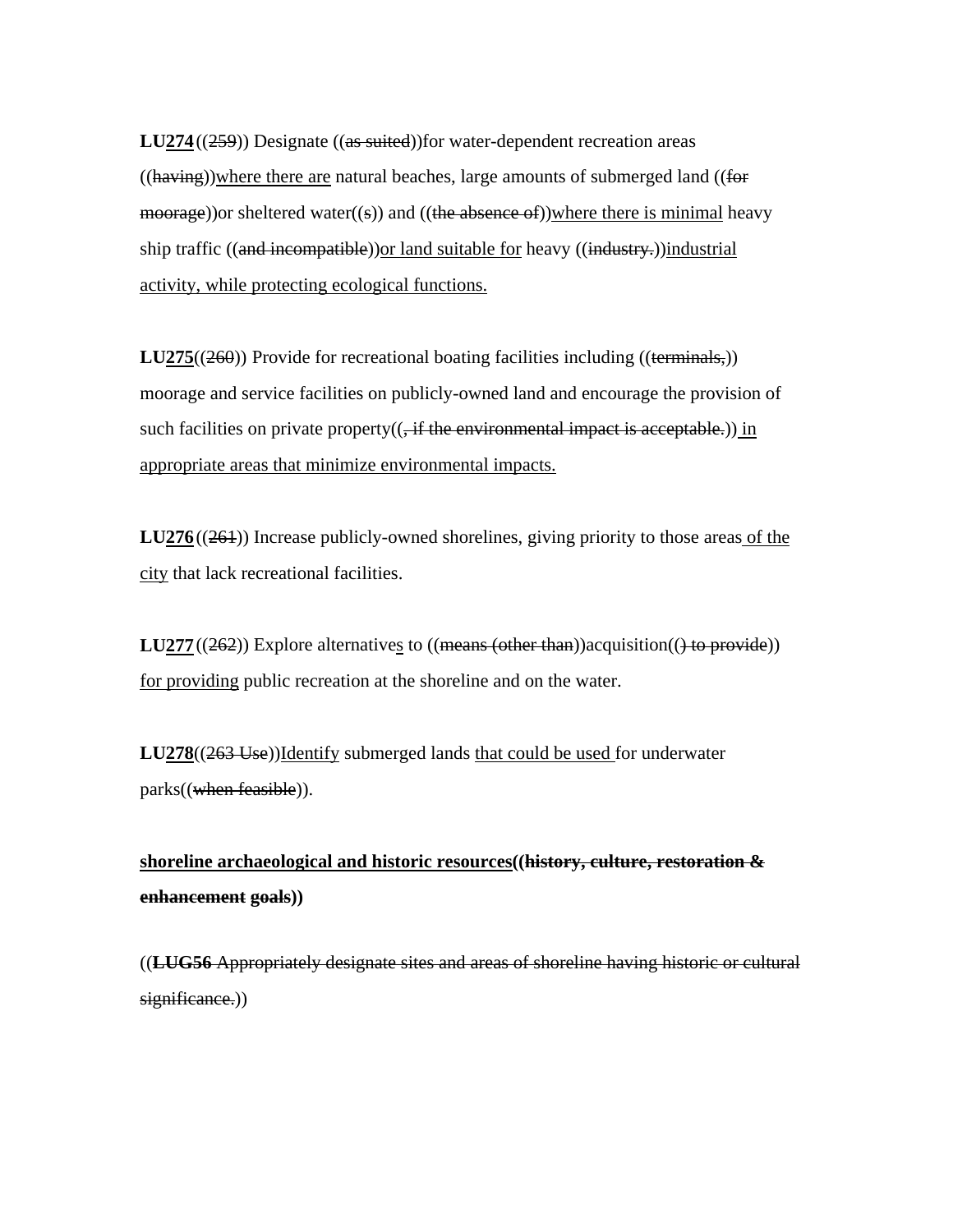**LUG62** Encourage the restoration, preservation and maintenance of areas of the shoreline having significant archaeological and historical significance.

**LUG63((57)) ((Support and e))Encourage the restoration of ((those areas or** conditions))archaeological and historic features of the shoreline ((now unsuitable for private or public use,))where consistent with economic and environmental goals.

((**LUG58** Upgrade and/or beautify the public shoreline.))

### **((history, culture, restoration & enhancement policies**

**LU264** Support and encourage the restoration, preservation and maintenance of areas of the shoreline having significant historical or cultural significance, and a program for shoreline restoration and beautification.

**LU265** Consider protection of individual sites or aspects of areas identified as being of historical significance through landmark designation.**))**

**LU279** Designate, protect, preserve and support restoration of sites and areas of the Shoreline District having historic or cultural significance, including through landmark designation where appropriate.

**LU280 Avoid impacts to** areas identified as archaeologically and historically significant, unless no reasonable alternative locations exist and impacts to the resource are mitigated. ((process goal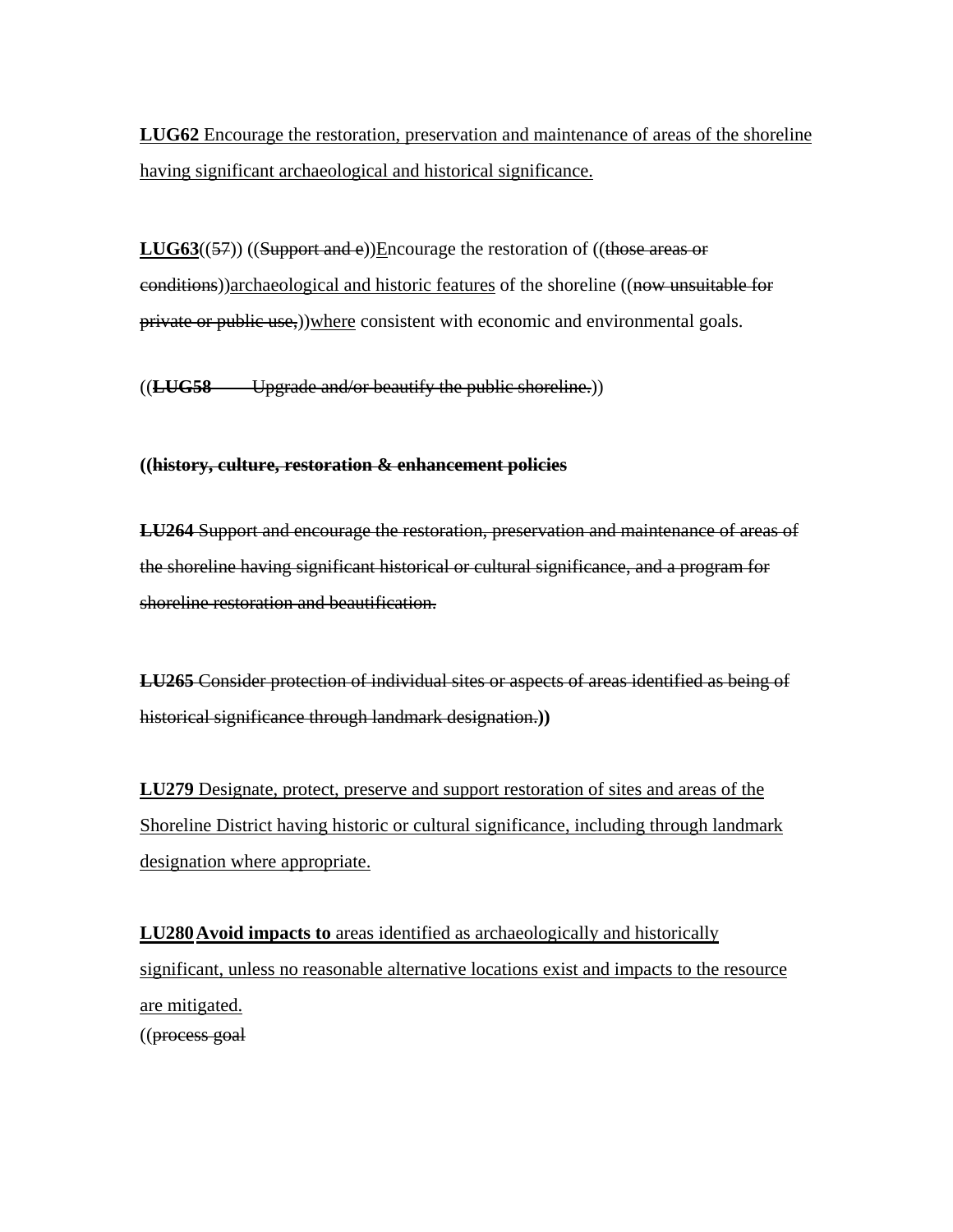**LUG59** Continue shoreline planning by periodically updating the inventory, goals, policies and regulations to respond to changing attitudes and conditions in Seattle's shorelines.

process policy

**LU266** Conduct periodic assessments of the performance of and the need for change in the Shoreline Master Program. area objectives for seattle's shorelines goals

**LUG60** Recognize the unique opportunities in different areas of our shorelines to accommodate different types of water-dependent businesses and shoreline recreation, and to protect and enhance natural areas and views of the water.

**LU**G**61** Restore Lower Duwamish Watershed habitat while maintaining the urban industrial nature of the area, its neighborhoods and the importance of sustaining a healthy and diverse working waterfront and marine ecology.

**LG62** Strengthen the vitality of a functioning ecosystem within the Lower Duwamish Watershed by integrating projects into their surrounding environments, by supporting a diversity of habitats, and by strengthening connections between habitats throughout the Watershed.

area objectives for seattle's shorelines policies

**LU267** The Lower Duwamish Watershed Habitat Restoration Plan (December, 1996, as may be amended from time to time) should be considered by agencies when conducting planning or permitting activities within the watershed.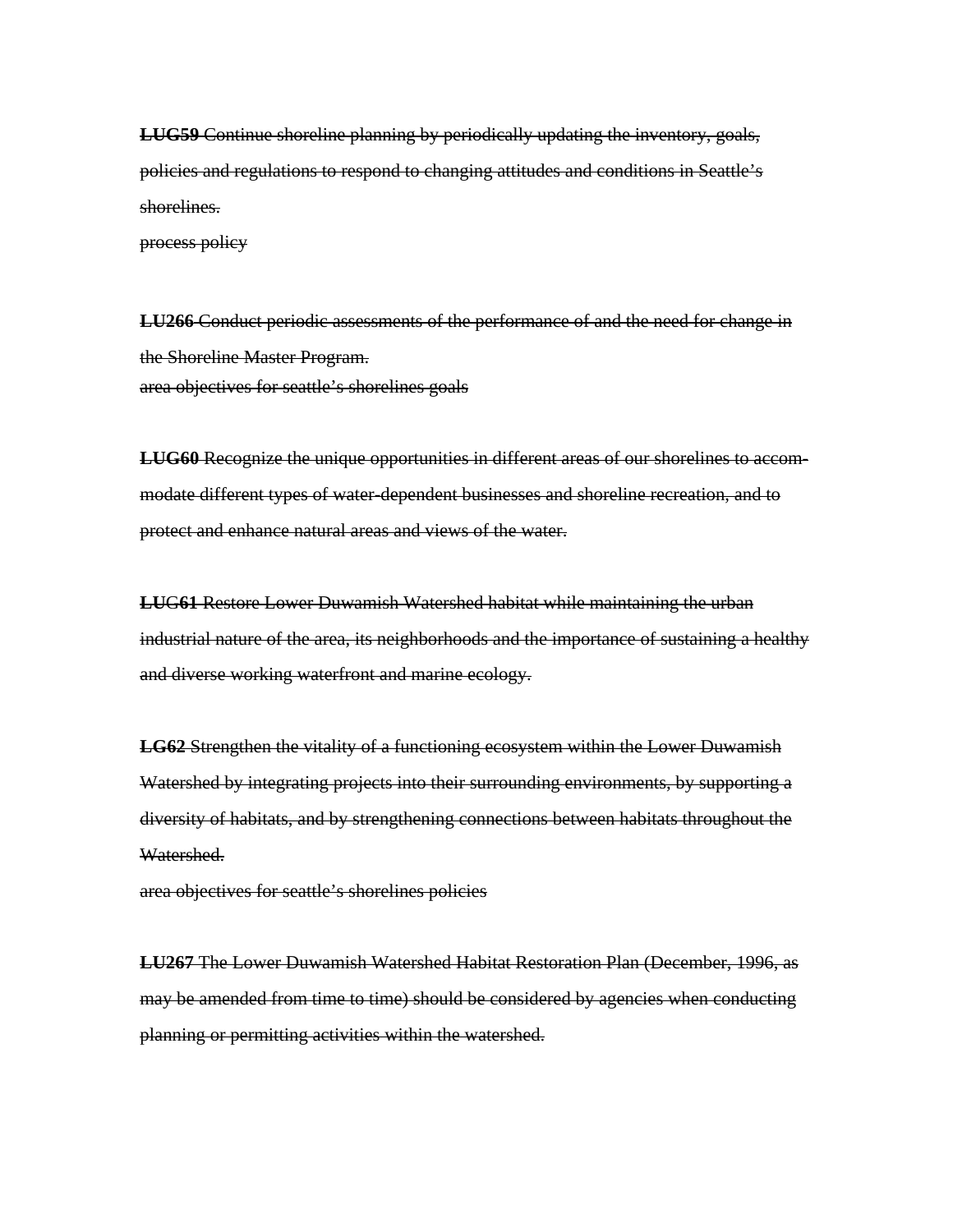**LU268** It is the intent of the Area Objectives to indicate which of the Shoreline Areas Goals and Policies are to be met on each specific section of shoreline. The Management System for Appropriate Uses as required by the Shoreline Management Act shall consist of the Area Objectives for the diverse areas of Seattle's shorelines, the purposes of the shoreline environments, the shoreline environment designations, and the use regulations and development standards of the Land Use Code.

**LU269** The area objectives for Seattle Shorelines illustrated in Land Use Figure 1 are as follows:

1. Area Objectives For Shorelines Of Statewide Significance

a. Puget Sound (Residential/ Recreational Areas) (The Puget Sound area includes all of the shorelines on Puget Sound within the City limits, except the Shilshole area, Elliott Bay, the Harborfront and the Duwamish Waterways.)

• Protect the fragile ecology of the natural beaches and fish migration routes.

• Encourage and enhance shoreline recreational activities, particularly in developed parks.

• Provide for quality public access to the shoreline.

• Preserve and enhance views of the water.

• Protect areas developed for residential use in a manner consistent with the Single-family and Multi-family Residential Area Policies.

b. Elliott Bay (The Elliott Bay area is all shoreline area from  $24*$ Avenue West to SW Atlantic Street, except the Harborfront, Harbor Island and the Duwamish Waterways.)

• Reserve waterfront lots for major port terminals, large waterdependent and water-related manufacturing and industrial facilities, and major waterdependent recreational developments.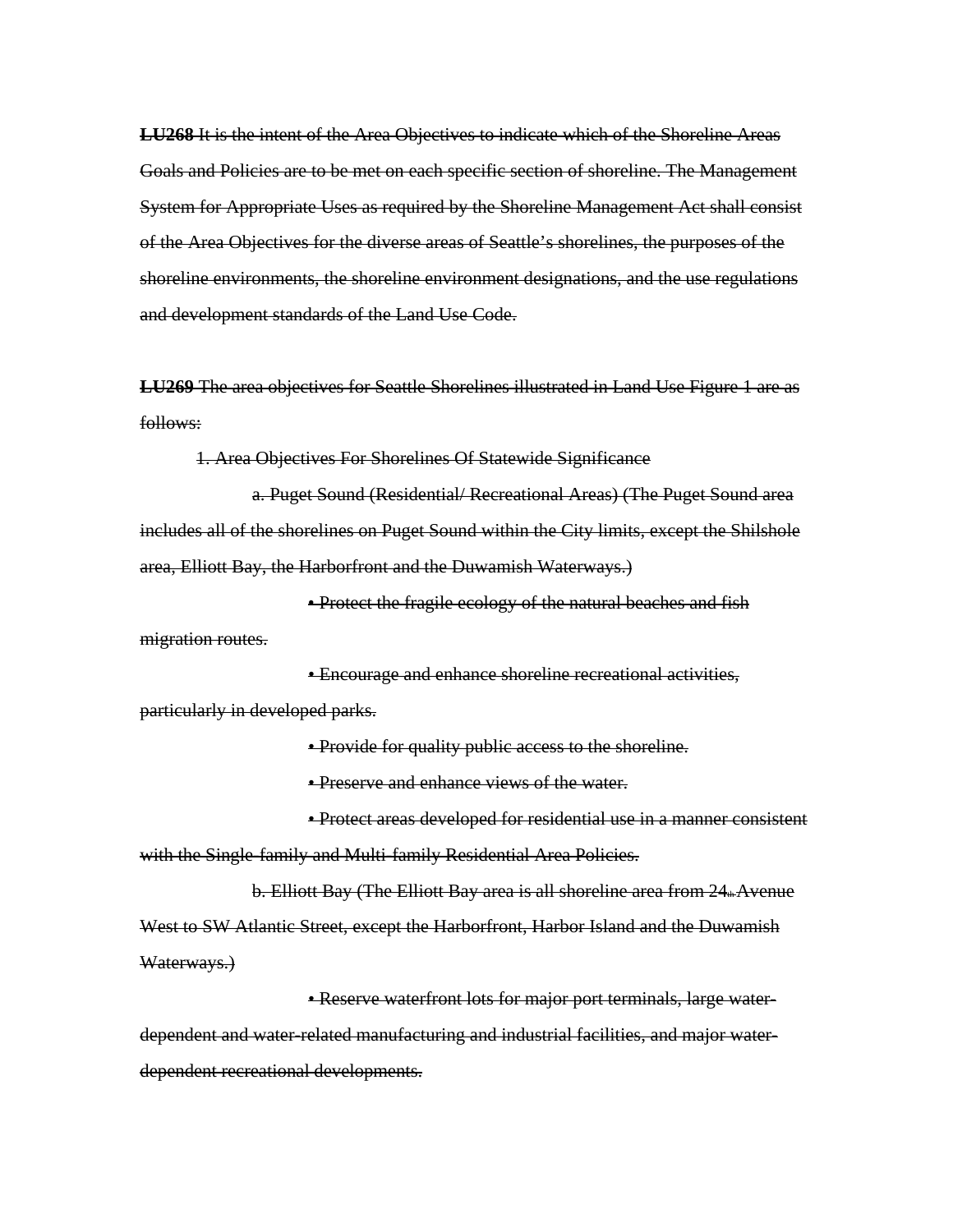• Choose shoreline environments that are appropriate for recreational and industrial uses based on water depth, amount of dry land, topography, and truck and rail access.

**• Protect and enhance migratory fish routes and feeding areas.** 

c. Harborfront (Central Waterfront) (The Harborfront area is the shoreline area from Bay Street on the north to S. Jackson Street on the south.)

• Encourage economically viable marine uses to meet the needs of waterborne commerce.

• Facilitate the revitalization of downtown's waterfront.

• Provide opportunities for public access and recreational enjoyment of the shoreline.

• Preserve and enhance elements of historic and cultural

significance.

• Preserve views of Elliott Bay and the land forms beyond.

d. The Duwamish (The Duwamish area includes the Duwamish river from the south city limits north to South Massachusetts on the east side and Southwest Bronson Street on the west side, and including Harbor Island and the East and West Duwamish Waterways.)

• Preserve the statewide interest by encouraging industrial and port uses in this area, where such uses are already concentrated, while also protecting migratory fish routes.

• Protect Kellogg Island as an important natural resource for fish and wildlife habitat and the opportunity for the public to view those resources.

• Work with appropriate government agencies and shoreline users to reduce the input of pollutants, restore contaminated areas and regulate disposal of dredge spoils.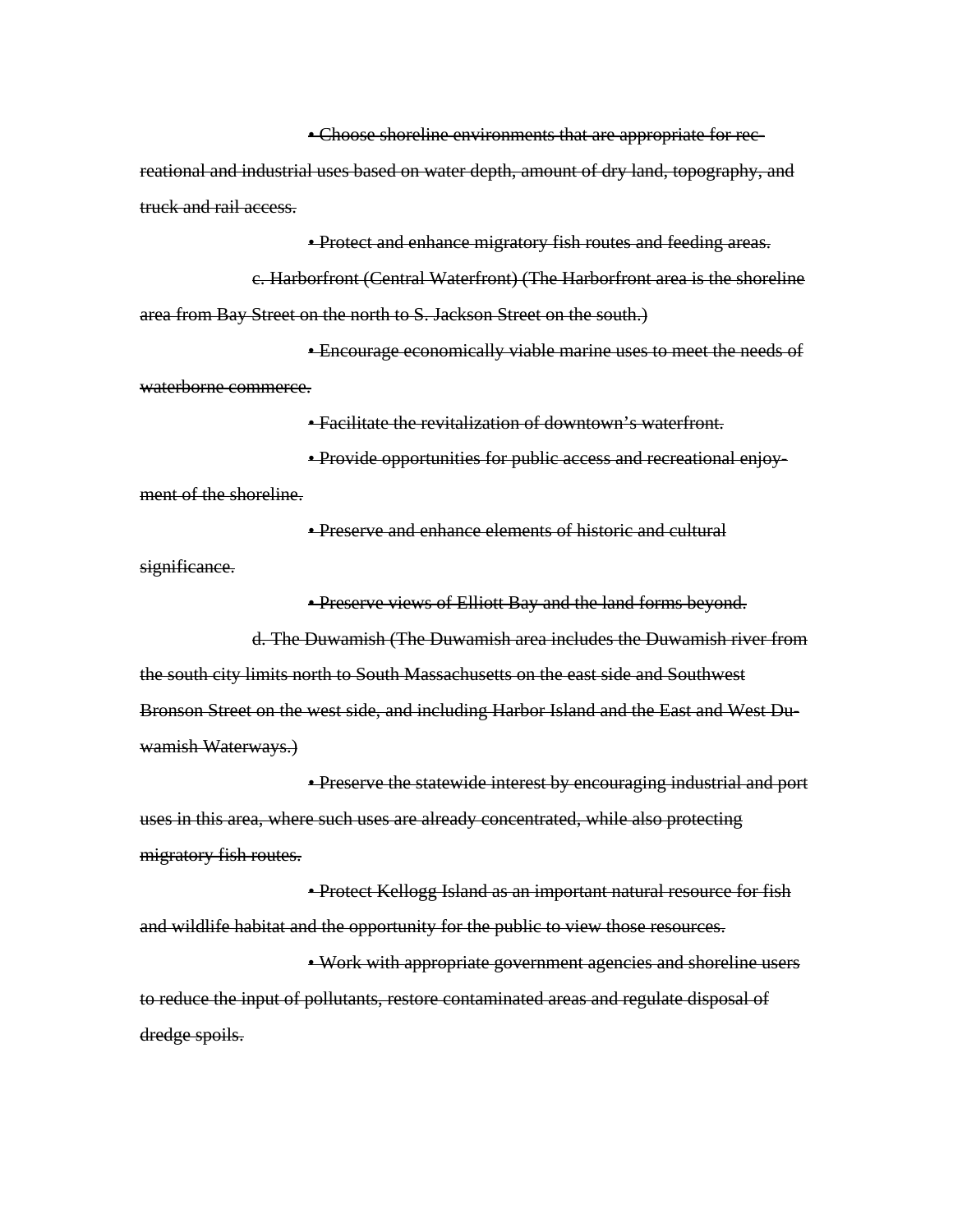• Increase public access and recreational opportunities through the Duwamish Public Access Plan.

e. The Shilshole Area (The Shilshole area is the shoreline area from NW  $80<sub>th</sub>$  Street on the north, to the Chittenden Locks.)

• Retain the strong, water-dependent recreational character of the area. Water-dependent recreational uses and their supporting services are the preferred uses for this area.

• Permit non-water-dependent commercial uses when providing access to the water, protecting views and not usurping land usable for future water-dependent recreational uses.

• On waterfront lots, new residential uses may be permitted when adjacent to existing residences. Protect the fish migration routes.

f. Lake Washington and Union Bay (The Lake Washington area is the shoreline area on Lake Washington from the north to south city limits, including Union Bay, to the Montlake Bridge.)

• Preserve the resources of natural areas and fish migration, feeding areas and spawning areas.

• Provide quality public access to the shoreline by encouraging and enhancing shoreline recreational activities, particularly in developed parks.

• Preserve and enhance views of the water.

• Protect developed residential and commercial areas in a manner consistent with adopted land use policies.

Union Bay:

• Protect fragile natural environments.

• Provide opportunities for the public to enjoy the natural

environment.

2. Area Objectives For Other Shoreline Areas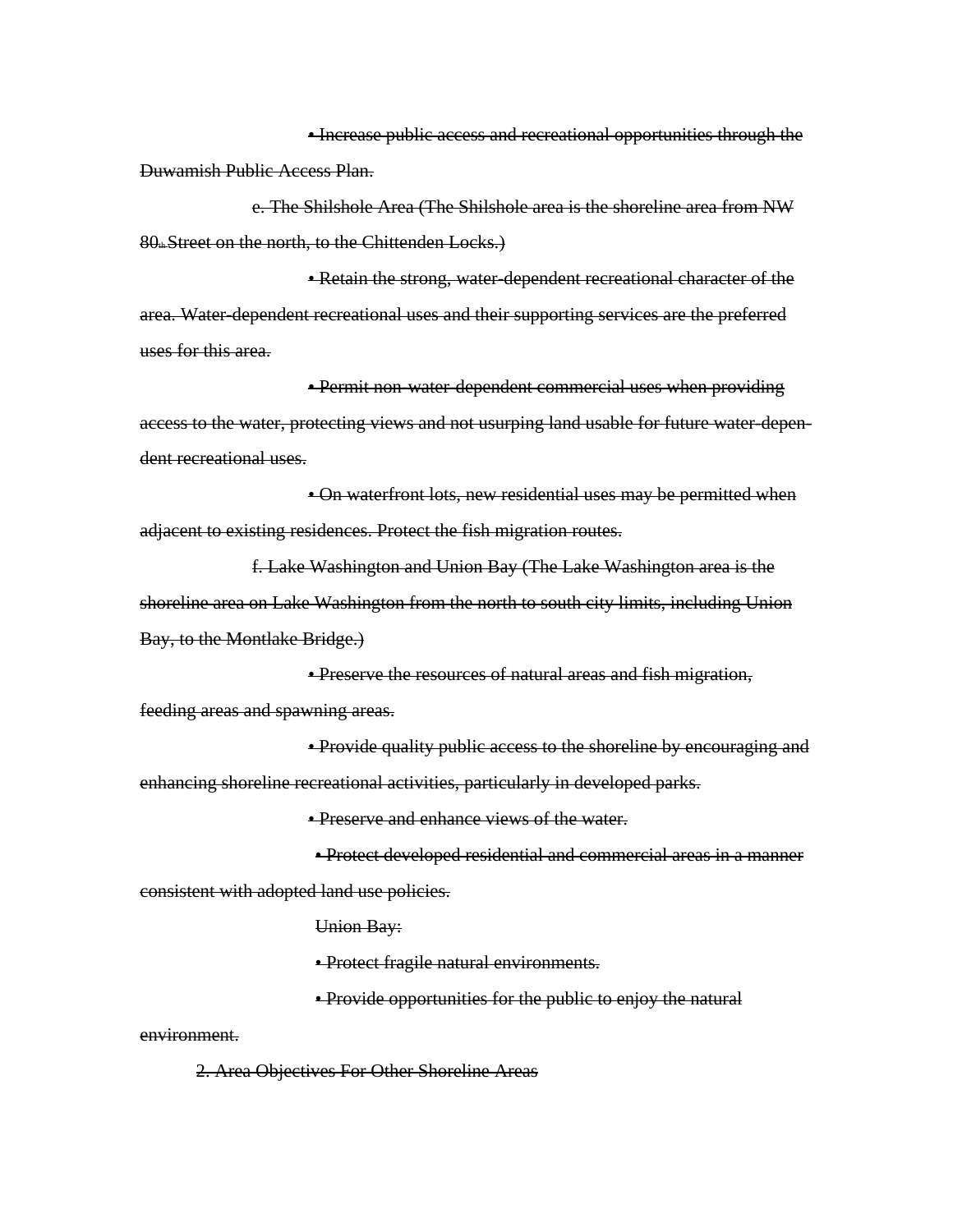a. The Ship Canal (The Ship Canal area includes the Lake Washington Ship Canal from the Chittenden Locks to the Fremont Bridge.)

• Retain and encourage the important role that the Ship Canal plays in state, regional and local fisheries by reserving the Ship Canal primarily for waterdependent and water-related uses. Non-water-dependent uses shall be restricted, prohibited or allowed only on a limited basis by the selection of shoreline environments that favor water-dependent uses.

• Encourage the development of non-water-dependent commercial, institutional and manufacturing uses on those areas of the Fremont Cut that do not have water access.

b. Lake Union and Portage Bay (The Lake Union area is all of Lake Union from the Fremont Bridge to the Montlake Bridge, and all of Portage Bay, from the I-5 Bridge to the Montlake Bridge.)

• Maintain and encourage a diversity of uses around Lake Union and Portage Bay by designating different areas of the shoreline with different shoreline environments.

• Retain the working character of Lake Union by reserving those areas of the lake's shorelines that are suitable for water-dependent uses for the use of marine businesses. Prohibit new residential uses on industrial shorelines.

• Allow a greater mix of uses, including non-water-dependent uses providing public access, in those areas that are not being preserved for water-dependent uses.

• Preserve the existing floating home community.

• Provide a maximum amount of public access in locations that do not conflict with water-dependent manufacturing uses.

• Provide for some open water and protect views of the Lake and Bay in all environments in Lake Union and Portage Bay.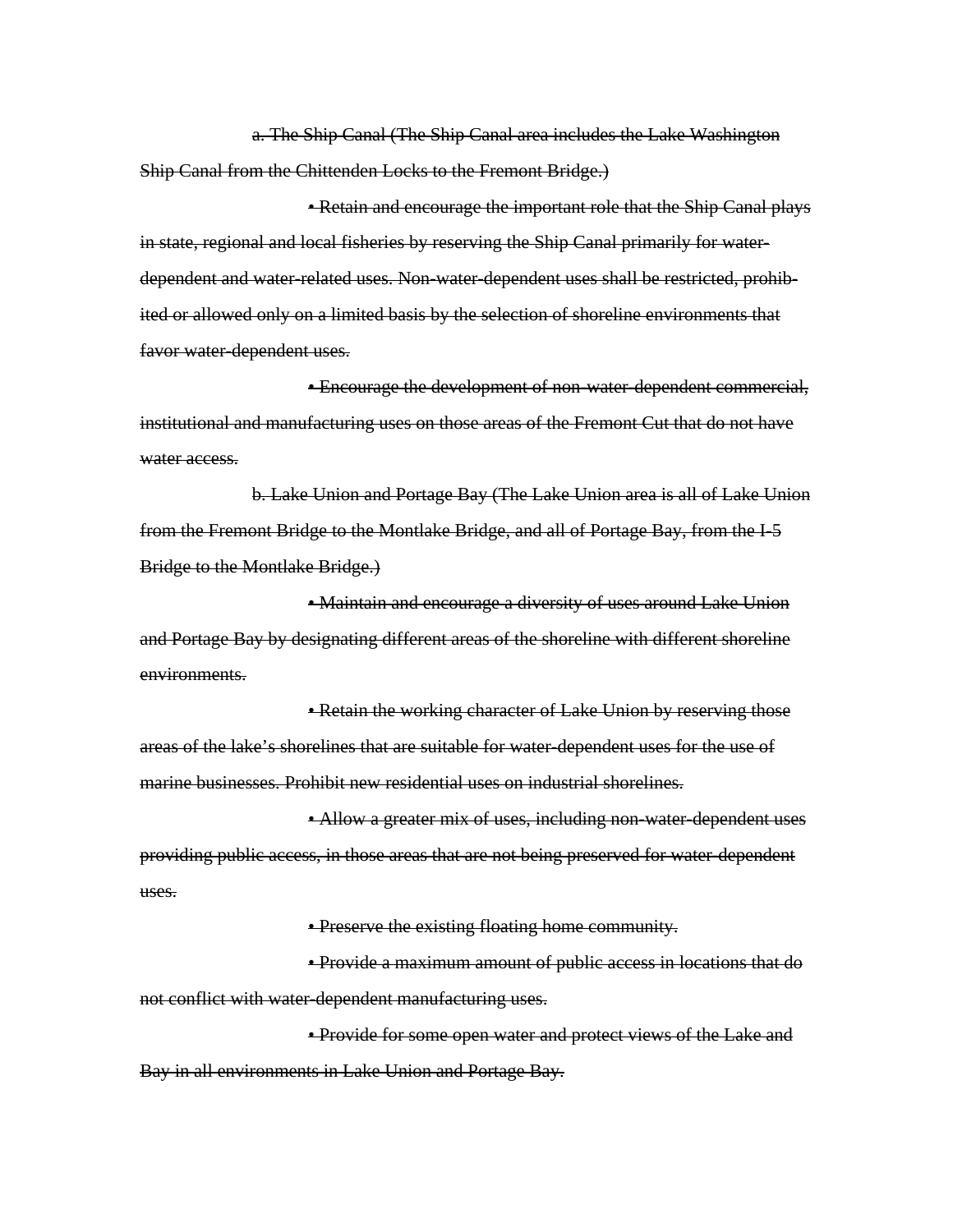• Restore and enhance and Lake's natural environment.

c. Green Lake (The Green Lake area includes the lake, the park and its 200 foot-wide shoreline.)

• Encourage and enhance the shoreline recreational activities and opportunities in the area as a unique urban park.

• Explore restoration options for improving water quality, reducing algae and other plant growth, and enhancing sports fishing.))

#### **shoreline environments**

The Shoreline Master Program must address a wide range of physical conditions and development settings along areas of the shoreline. The Shoreline Master Program prescribes different environmental protection measures, allowable use provisions and development standards for each of these areas of the shoreline. The method to account for different shoreline conditions is to assign an environment designation to each distinct shoreline section. The environment designation assignments provide the framework for implementing shoreline policies and regulatory measures specific to the environment designations. The shoreline environments within Seattle's Shoreline District is divided into two broad categories; Conservancy and Urban and then subdivided further within these two categories.

The Conservancy shoreline environments are less developed and provide for areas of navigation, recreation and habitat protection. The Urban shoreline environments are areas that are more developed and provide for single family residential development and water-dependent and water-related uses. The Conservancy and Urban shoreline environments are described in the following goals and policies and displayed on Land Use Figure 1).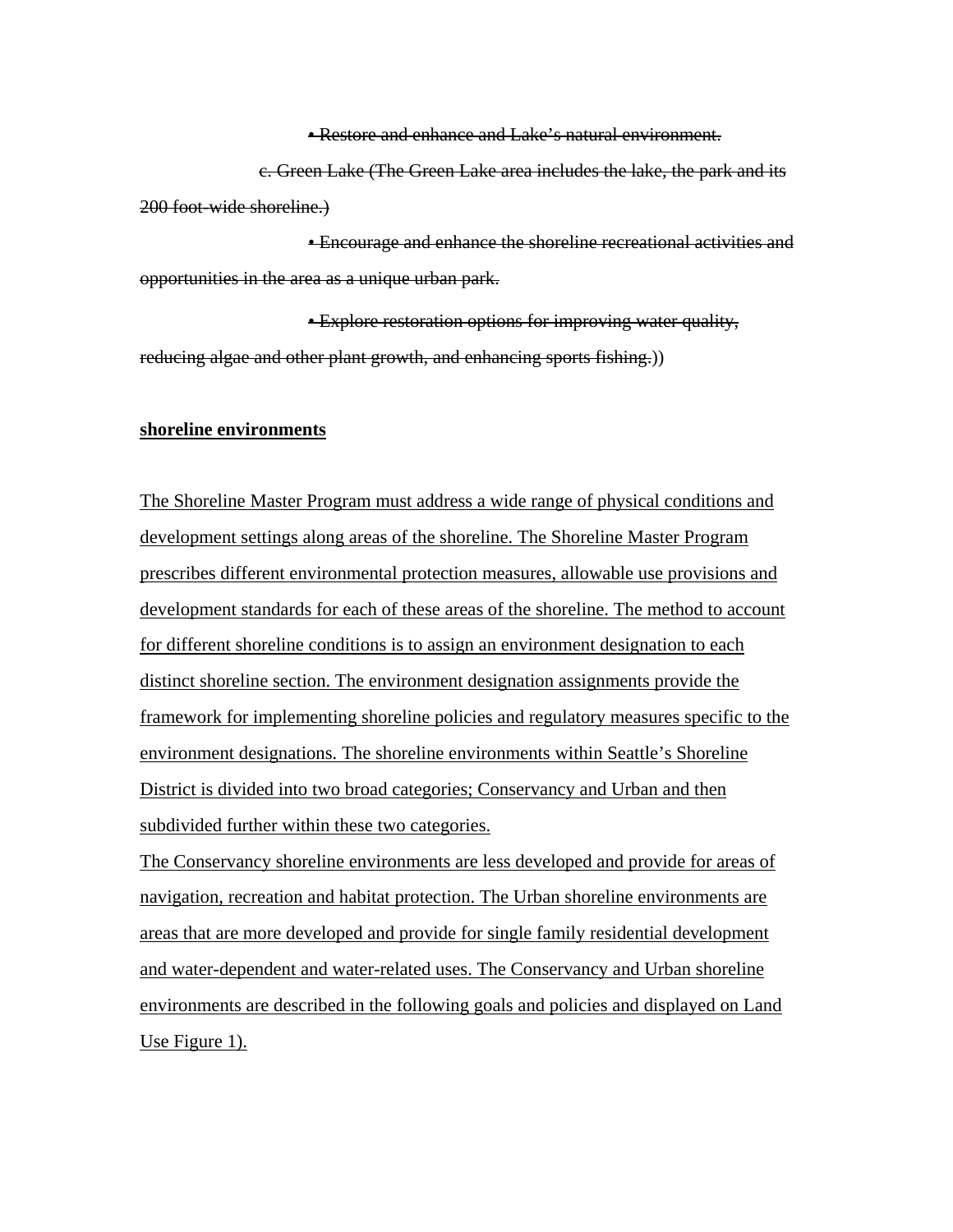### **conservancy shoreline environment goals and policies**

**LUG62** The conservancy shoreline environments are intended to provide for navigation, public access, recreation, protection and restoration and enhancement of ecological functions, in the Shoreline District, while allowing some development if designed to protect ecological functions.

## **Conservancy Management (CM) environment.**

**LUG63** The purpose of the Conservancy Management Environment is to preserve and enhance the shoreline environment while providing opportunities for shoreline recreation

**LU281** Encourage restoration of ecological functions in areas where such function has been degraded.

**LU282** Accommodate water-oriented public infrastructure projects or such projects that require a waterfront location and that are compatible with the ecological functions of the area

## **Conservancy Navigation (CN) environment**

**LUG64** The purpose of the Conservancy Navigation Environment is to preserve the shoreline environment while providing navigational use of the water.

**LU283** Allow in-water and over-water structures that are primarily for navigational purposes.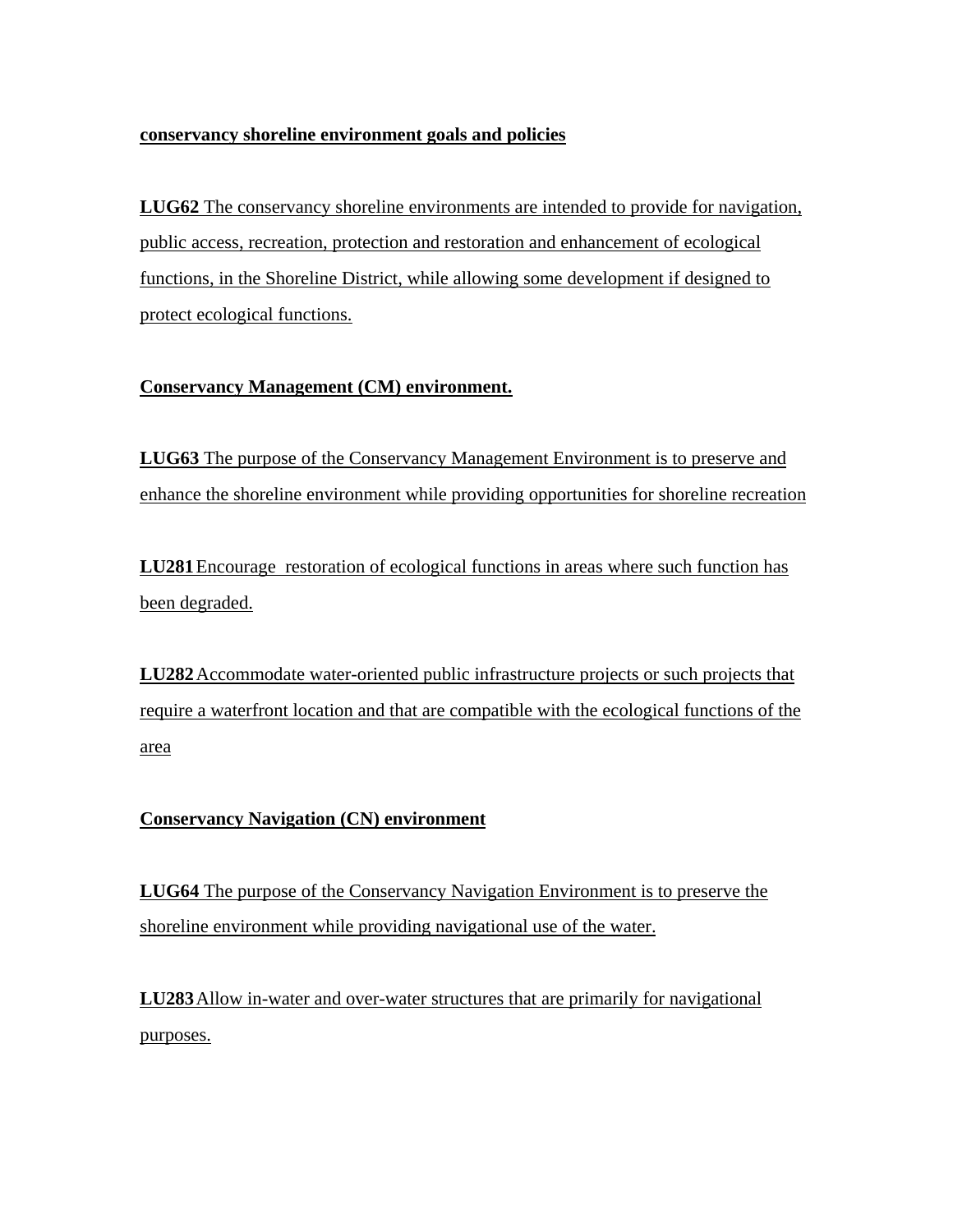**LU284** Enhance and restore ecological function, where feasible, in areas where such function has been previously degraded.

## **Conservancy Preservation (CP) environment**

**LUG64** The purpose of the Conservancy Preservation Environment is to preserve, enhance and restore the ecological functions in the Shoreline District

**LU28**5 Prohibit uses that substantially degrade the ecological functions or natural character of the shoreline.

**LU286** Prohibit commercial and industrial uses and non-water-oriented recreation.

**LU287** Prohibit parking that can be located outside the CP area.

**LU288** Limit access and utilities to those necessary to sustain permitted uses and activities.

## **Conservancy Recreation (CR) environment**

**LUG64** The purpose of the Conservancy Recreation Environment is to preserve and enhance the shoreline environment while providing opportunities for shoreline recreation

**LU289** Prioritize public access, water-dependent recreation and other water-oriented uses compatible with ecological protection.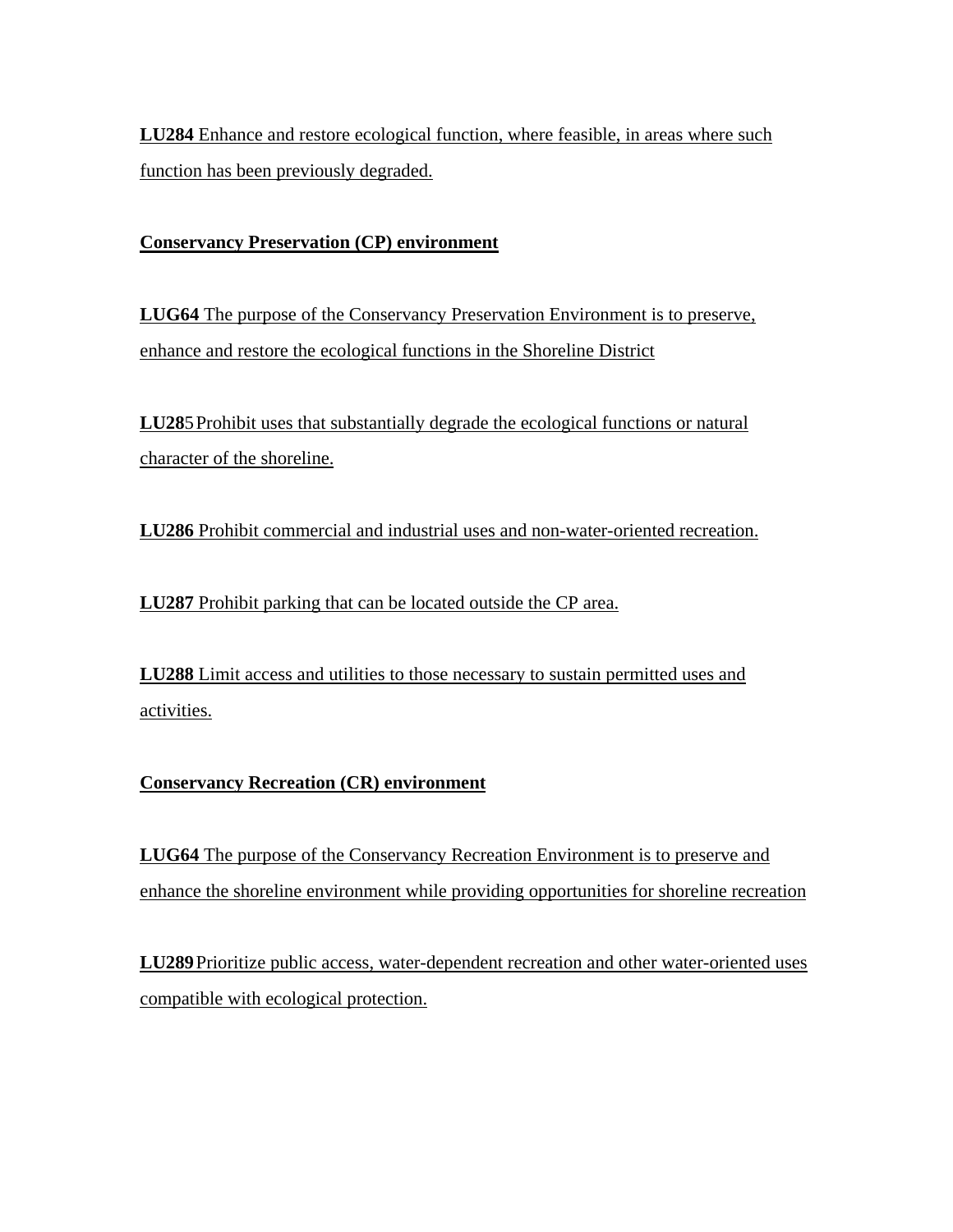**LU290** Locate public access and public recreation only where the impacts on ecological functions can be effectively mitigated.

## **Conservancy Waterway (CW) environment**.

**LUG65** The purpose of the Conservancy Waterway Environment is to preserve and enhance the shoreline environment while providing access to the shoreline and water by watercraft

**LU291** Provide navigational access to adjacent properties, access to and from land for the loading and unloading of water craft and temporary moorage.

**LU292** Allow in- and over-water structures only where needed for navigational purposes, temporary moorage, minor vessel repair, pedestrian bridges and/or ecological restoration.

**LU293** Minimize impacts on navigation, public views and ecological functions.

## **urban shoreline environment goal**

**LUG66** The urban shoreline environments are intended to provide for increased development of the shoreline for residential, commercial and industrial uses while protecting ecological functions.

**Urban Commercial (UC) environment**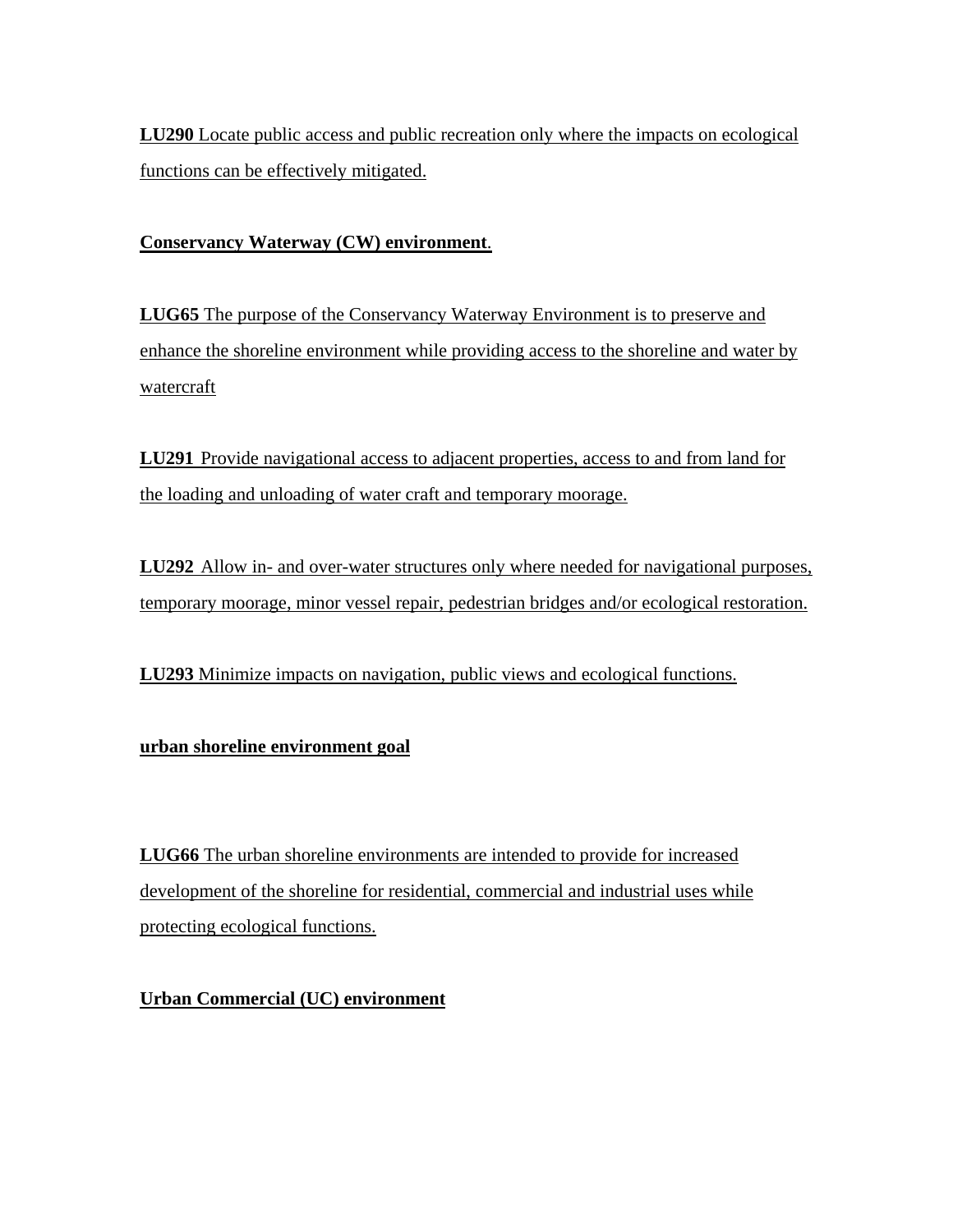**LUG67** The purpose of the Urban Commercial Environment is to provide for wateroriented uses of the shoreline and for uses that are not water-oriented when shoreline restoration and enhancement or public access is provided.

**LU294** Allow uses that are not water-oriented only when in combination with waterdependent uses or in limited situations where they do not conflict with or limit opportunities for water-dependent uses or on sites where there is no direct access to the shoreline.

**LU295** Require visual access to the water through view corridors or other means for commercial and larger multifamily residential projects.

**LU296** Provide for public access to the shoreline and require shoreline environmental restoration and enhancement for uses that are not water-dependent.

# **Urban General (UG) environment**

**LUG68** The purpose of the Urban General Environment is to provide for commercial and industrial uses in the Shoreline District where water access is limited.

**LU297** Allow commercial and industrial uses that are not water-dependent or waterrelated.

**LU298** Require visual public access where feasible.

**Urban Harborfront (UH) environment**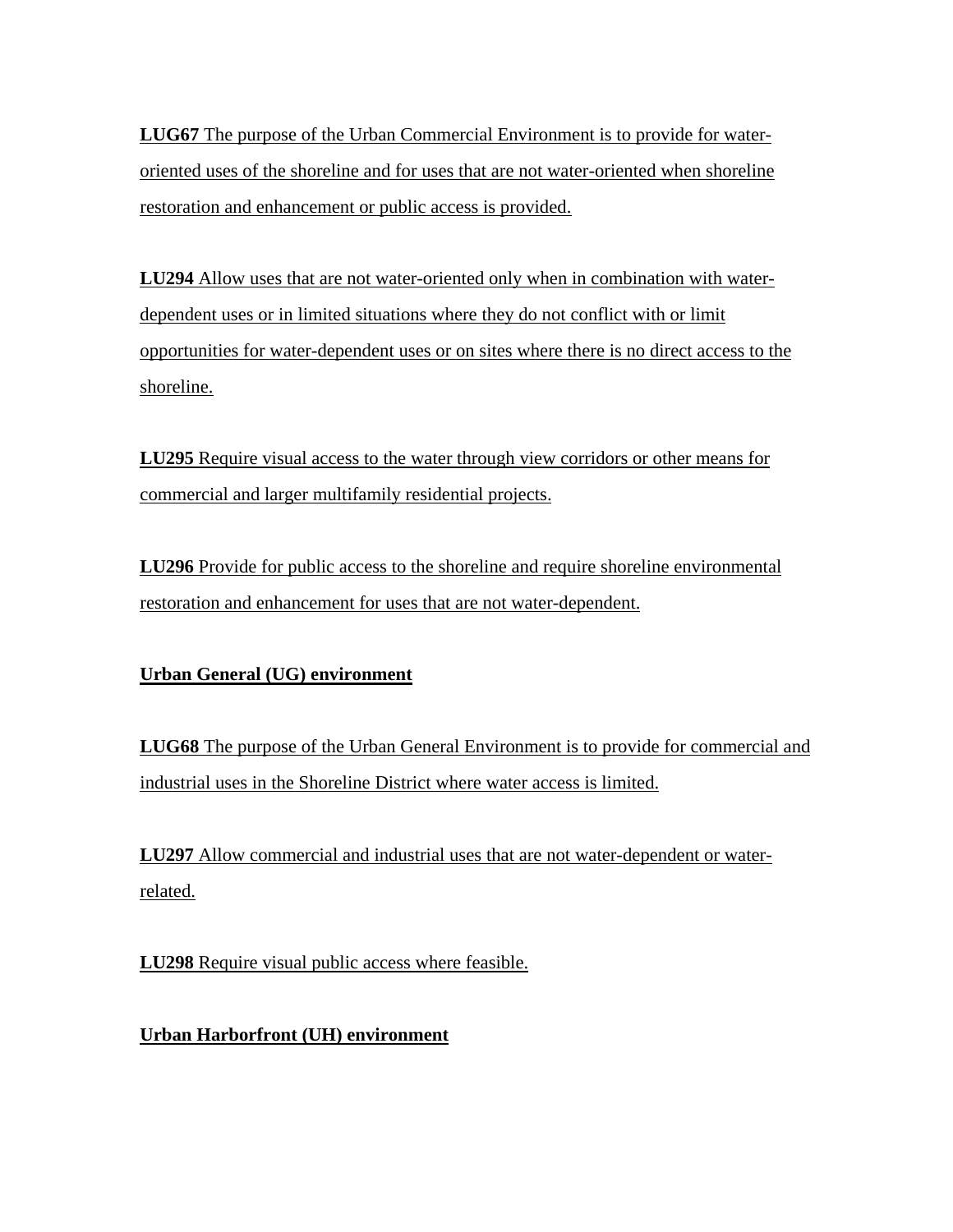**LUG68** The purpose of the Urban Harborfront Environment is to provide for wateroriented uses (uses that are water-dependent, water-related, water-enjoyment or a combination of such uses) of the shoreline and for a mix of uses that are water-oriented and not water-oriented on lots where shoreline restoration and enhancement or public access is provided.

**LU299** Allow a mix of uses in recognition of this environment's roles in tourism and transportation, while ensuring a high degree of public access and recognizing the historic, environmental and anthropogenic natures of this area.

**LU300** Allow uses that are not water-oriented as part of mixed-use developments or in circumstances where they do not conflict with or limit opportunities for water-oriented uses.

**LU301** Allow uses that are not water-oriented on sites where there is no direct access to the shoreline.

**LU302** Allow uses that reflect the diversity of development in the area and support adjacent retail and tourism industry. On waterfront lots provide public access and opportunities for large numbers of people to access and enjoy the water in the form of restaurants and water-dependent recreational activities. Allow a broader range of uses on upland lots to support the tourist industry and retail core.

**LU303** Maintain and enhance views of the water and the landforms beyond the water to augment the harborfront's pedestrian environment and status as an important waterfront destination. Encourage connections to east/west corridors and waterfront trails.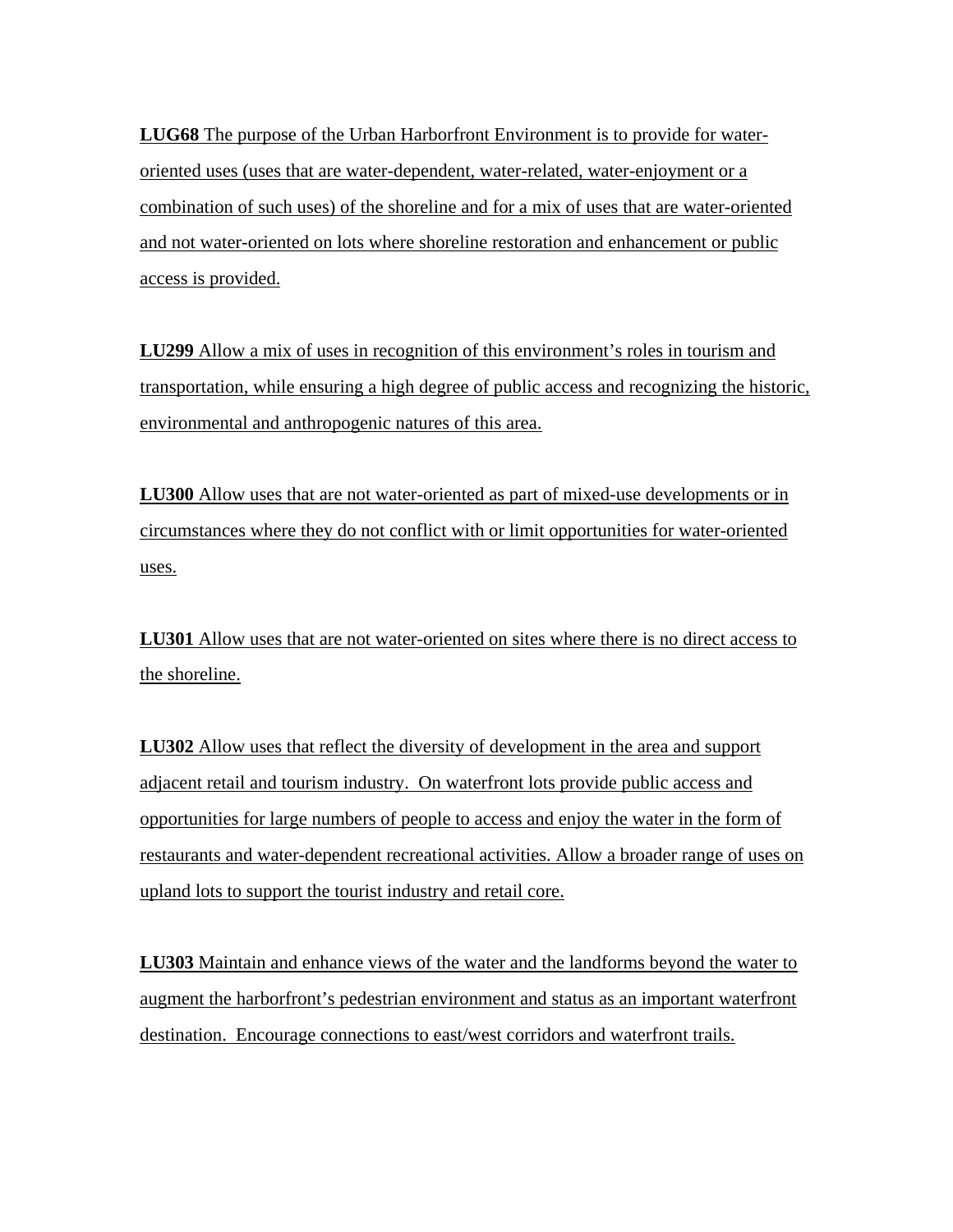**LU304** Encourage and provide for physical public access to the water, where appropriate and feasible

**LU305** Development should support or enhance the existing historic character of the urban harborfront while balancing the need for ecological enhancement.

# **Urban Industrial (UI) environment**

**LUG69** The purpose of the Urban Industrial Environment is to provide for waterdependent and water-related industrial uses on larger lots

**LU306** Allow uses that are not water dependent to locate on waterfront lots in limited circumstances and in a limited square footage on a site as part of development that includes water-dependent or water-related uses, where it is demonstrated that the allowed uses will benefit water-dependent uses and where the use will not preclude future use by water-dependent uses.

**LU307** Allow uses that are not water-dependent or water-related where there is no direct access the shoreline.

## **Urban Maritime (UM) environment**

**LUG72** The purpose of the Urban Maritime Environment is to provide for waterdependent and water-related industrial and commercial uses on smaller lots.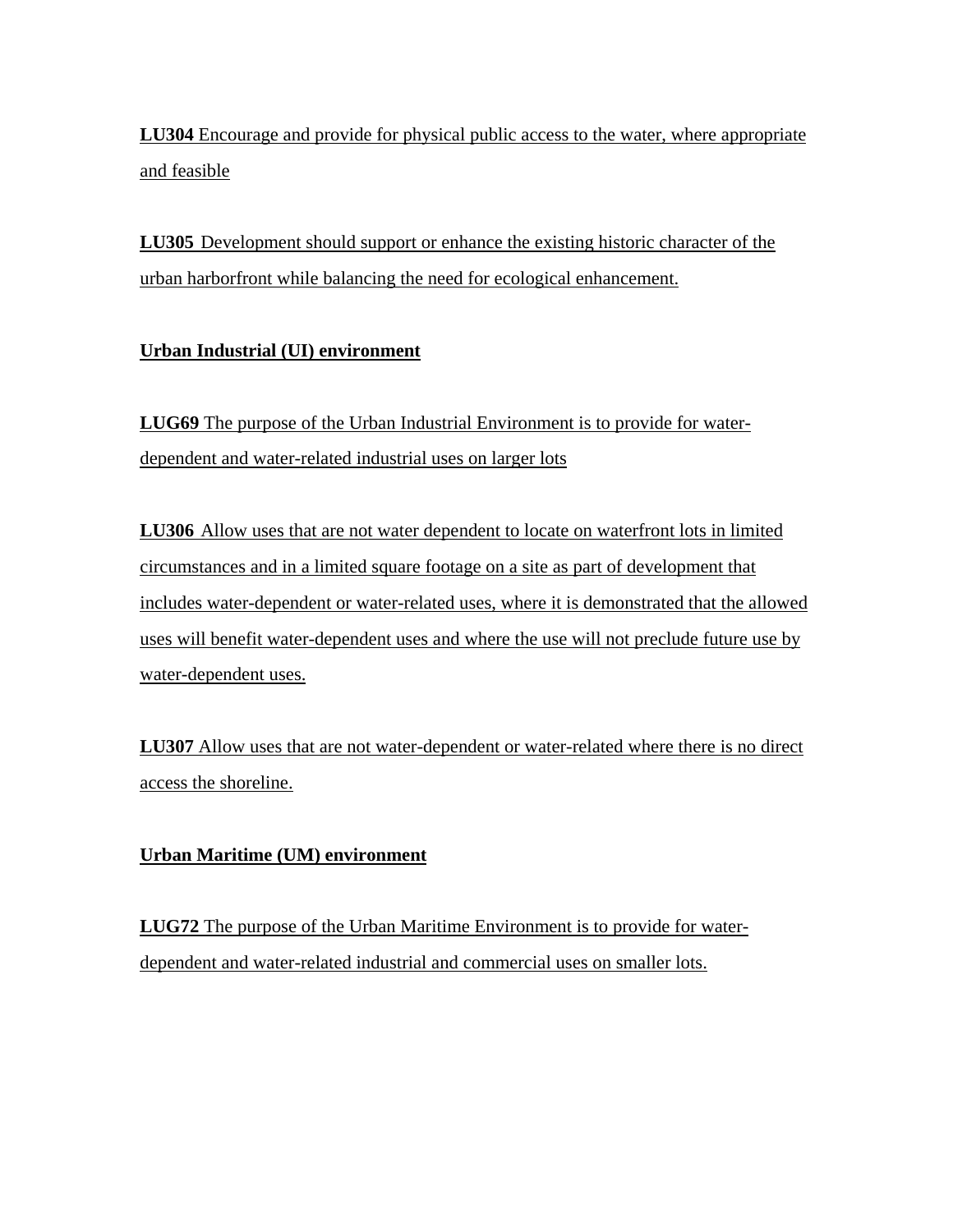**LU308** Design public access to minimize interference with water-dependent, waterrelated and industrial uses and encourage that public access be located on street ends, parks and other public lands.

**LU309** Allow uses that are not water dependent to locate on waterfront lots in limited circumstances and in a limited square footage on a site as part of development that includes water-dependent or water-related uses, where it is demonstrated that the allowed uses will benefit water-dependent uses and where the use will not preclude future use by water-dependent uses.

**LU310** Allow uses that are not-water-dependent or water-related on lots where there is no direct access to the shoreline.

## **Urban Residential (UR) environment**

**LUG72** The purpose of the Urban Residential Environment is to provide for residential use in the Shoreline District when it can be developed in a manner that protects shoreline ecological functions.

**LU311** Provide for single-family residential use of the shoreline in areas that are not suited for industrial and commercial use, habitat protection or public access.

**LU312** Provide development standards that allow residential development and protect ecological functions, such as shoreline armoring standards and structure setback regulations.

**LU313** Multifamily development is not a preferred use in the Shoreline District and should be limited to locations where allowed as of January 2011.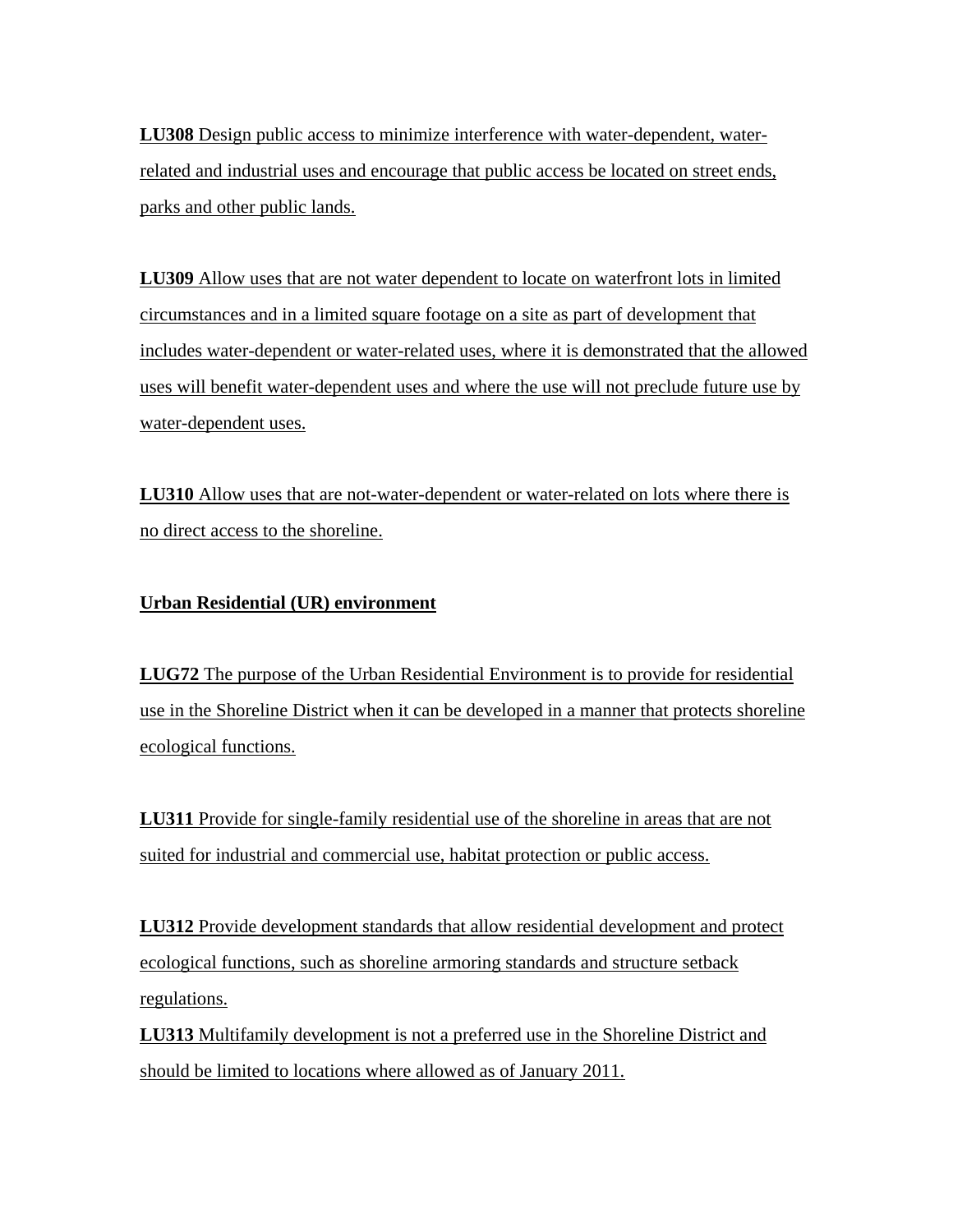**LU314** Require public access as part of multifamily development of greater than four units.

**LU315** Provide for access, utilities and public services to adequately serve existing and planned development.

## **shorelines of statewide significance**

In addition to the goals and policies of each shoreline environment the following goals apply to all shorelines of statewide significance under the jurisdiction of the Shoreline Master Program, which include: Puget Sound, the Duwamish River (shorelines from the south city limits north to South Massachusetts on the east side and Southwest Bronson Street on the west side, and including Harbor Island and the East and West Duwamish Waterways), Lake Washington and Union Bay to the Montlake Bridge, as illustrated in Land Use Figure 1.

**LU316** Protect the ecology of natural beaches and fish migration routes, including the natural processes associated with feeder bluffs.

**LU317** Encourage and enhance shoreline recreational activities, particularly in developed parks.

**LU318** Provide for quality public access to the shoreline.

**LU319** Preserve views of Puget Sound and the land forms beyond, as well as views of Lake Washington and Union Bay.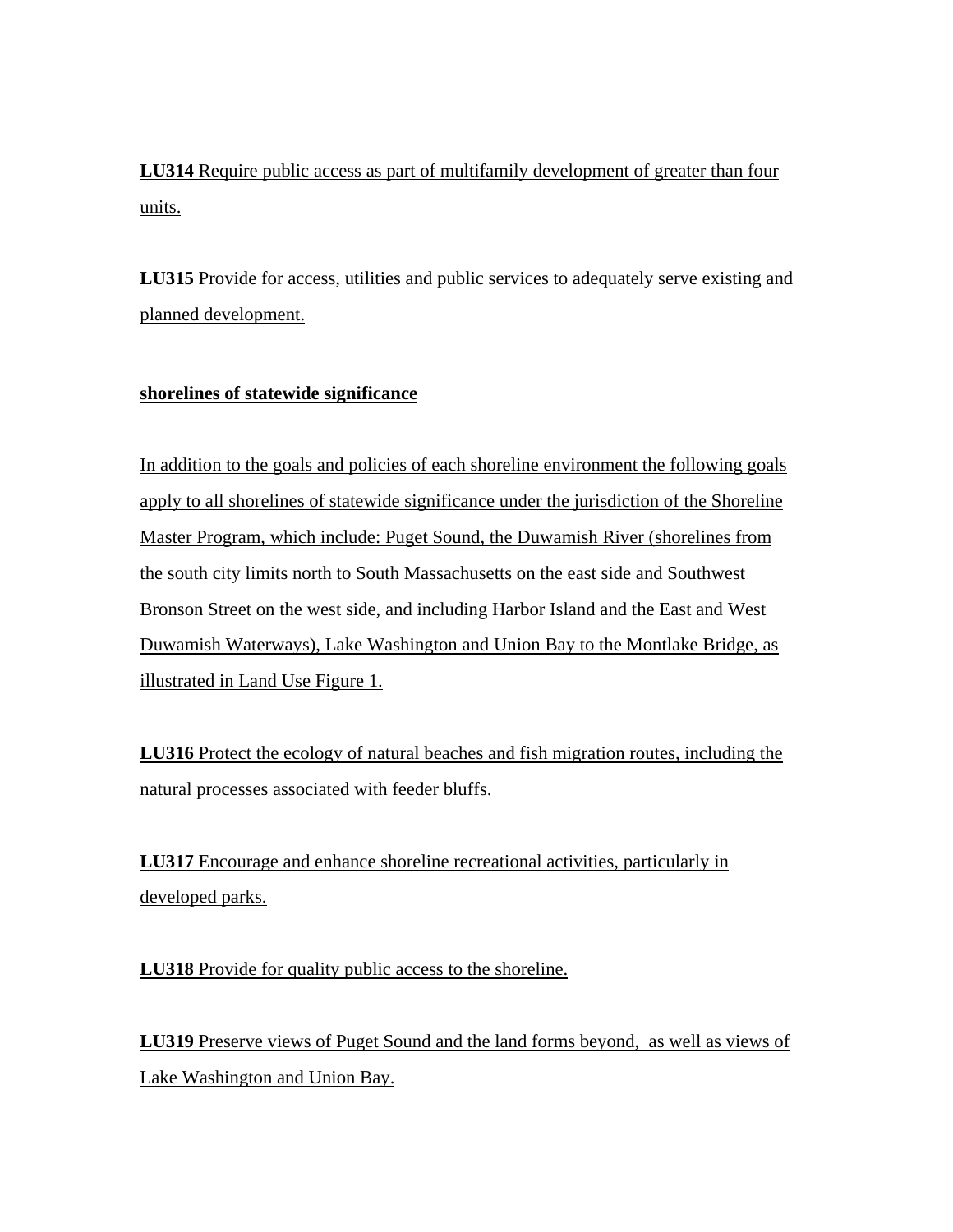**LU320** reserve and enhance the resources of natural areas and fish migration routes, feeding areas and spawning areas.

### height in the shoreline district((**policy**))

**LU321((270)**) The 35-foot height limit provided in( $(\theta f)$ ) the Shoreline Management Act shall be the standard for maximum height in the Seattle Shoreline District. Exceptions in the development standards of a shoreline environment may be made consistent with the Act and with underlying zoning and special districts where:

1. a greater height will decrease the impact of the development on the ecological condition;

2. a greater height will not obstruct views from public trails and viewpoints;

 $3((a))$ . a greater height will not obstruct shoreline views from  $((of))$  a substantial number of residences, and will serve a beneficial( $(\theta e)$ ) public interest ( $(\text{will be})$  $served$ );  $or((and))$ 

 $4(\theta)$ ). greater height is necessary for bridges, or equipment ((the operational  $\frac{\text{needs}}{\text{if}}$ ) of water dependent or water-related uses or manufacturing uses.

c. greater height is necessary to allow for the replacement of the State Route 99 Viaduct (only for seawall reconstruction and either a tunnel with a surface roadway or a surface roadway); or

d. a reduced height is warranted because of the underlying residential zone; or

e. a reduced height is warranted because public views or the views of a substantial number of residences could be blocked.)

### **LU322** Heights lower than 35 feet: